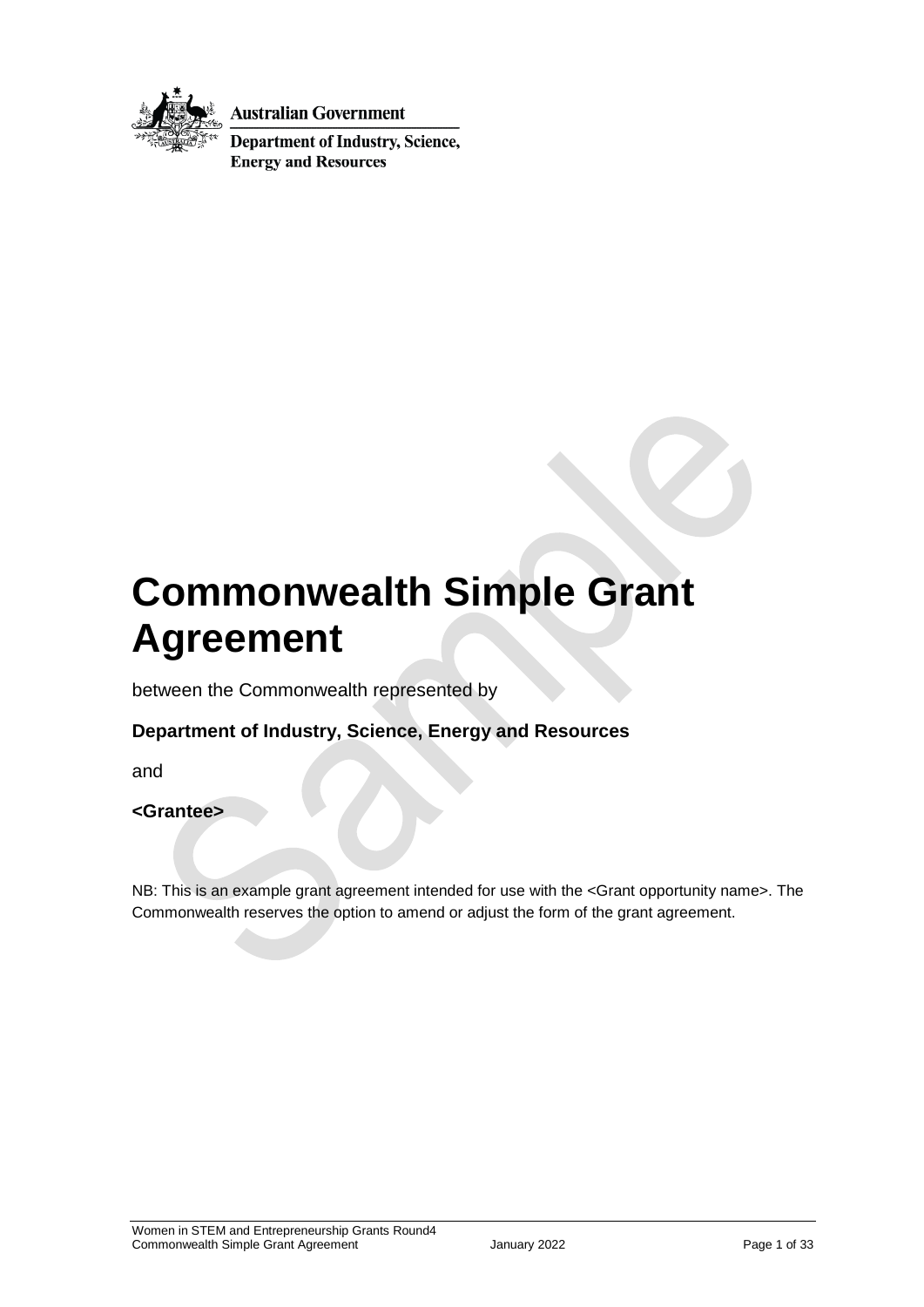## **Contents**

| А. |  |  |
|----|--|--|
| В. |  |  |
| C. |  |  |
| D. |  |  |
| Е. |  |  |
| F. |  |  |
| G. |  |  |
|    |  |  |
|    |  |  |
|    |  |  |
|    |  |  |
|    |  |  |
|    |  |  |
|    |  |  |
|    |  |  |
|    |  |  |
|    |  |  |
|    |  |  |
|    |  |  |
|    |  |  |
|    |  |  |
|    |  |  |
|    |  |  |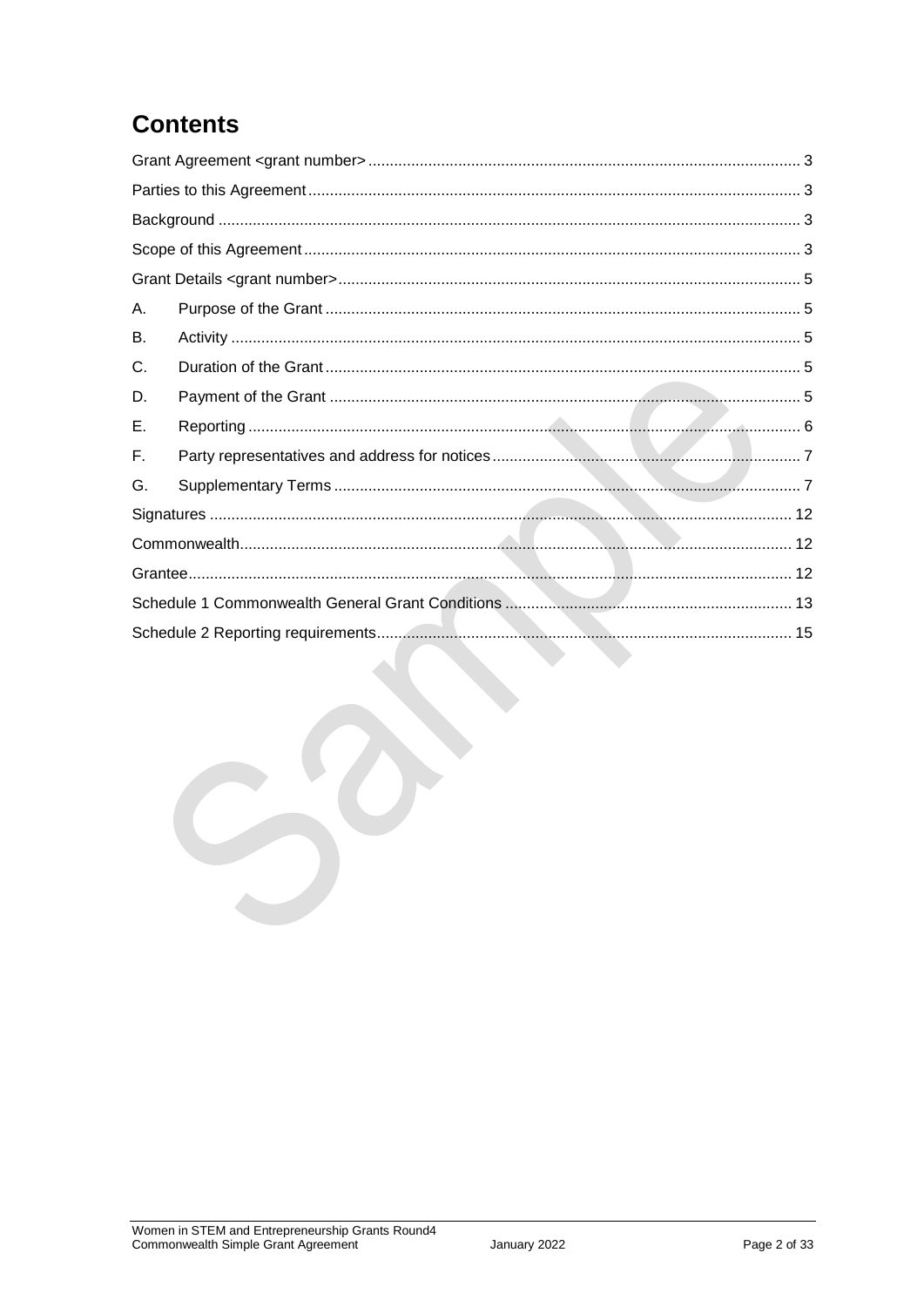## <span id="page-2-0"></span>**Grant Agreement <grant number>**

Once completed, this document, together with the Grant Details and the Commonwealth General Grant Conditions (Schedule 1), forms an Agreement between the Commonwealth and the Grantee.

### <span id="page-2-1"></span>Parties to this Agreement

### The Grantee

| Full legal name of Grantee                                                                  | <entity name=""></entity>                                                                          |
|---------------------------------------------------------------------------------------------|----------------------------------------------------------------------------------------------------|
| Legal entity type (e.g. individual, incorporated<br>association, company, partnership, etc) | <abr entity="" type=""></abr>                                                                      |
| Trading or business name                                                                    | <trading name=""></trading>                                                                        |
| Any relevant licence, registration or provider<br>number                                    | Not applicable                                                                                     |
| Australian Business Number (ABN) or other<br>entity identifiers                             | <abn></abn>                                                                                        |
| Australian Company Number (ACN)                                                             | $<$ ACN $>$                                                                                        |
| Registered for Goods and Services Tax (GST)?                                                | <gst +="" if="" statement="" status=""></gst>                                                      |
| Date from which GST registration was effective?                                             | <gst date="" registered=""></gst>                                                                  |
| Registered office address                                                                   | <abr address="" registered=""><br/><city> <state> <postcode></postcode></state></city></abr>       |
| Relevant business place                                                                     | <business address="" street=""><br/><city> <state> <postcode></postcode></state></city></business> |

### The Commonwealth

The Commonwealth of Australia represented by the Department of Industry, Science, Energy and Resources of 10 Binara Street CANBERRA ACT 2600 ABN 74 599 608 295

### <span id="page-2-2"></span>**Background**

The Commonwealth has agreed to enter this Agreement under which the Commonwealth will provide the Grantee with a Grant for the purpose of assisting the Grantee to undertake the associated Activity.

The Grantee agrees to use the Grant and undertake the Activity in accordance with this Agreement and the relevant Grant Details.

### <span id="page-2-3"></span>Scope of this Agreement

This Agreement comprises:

(a) this document;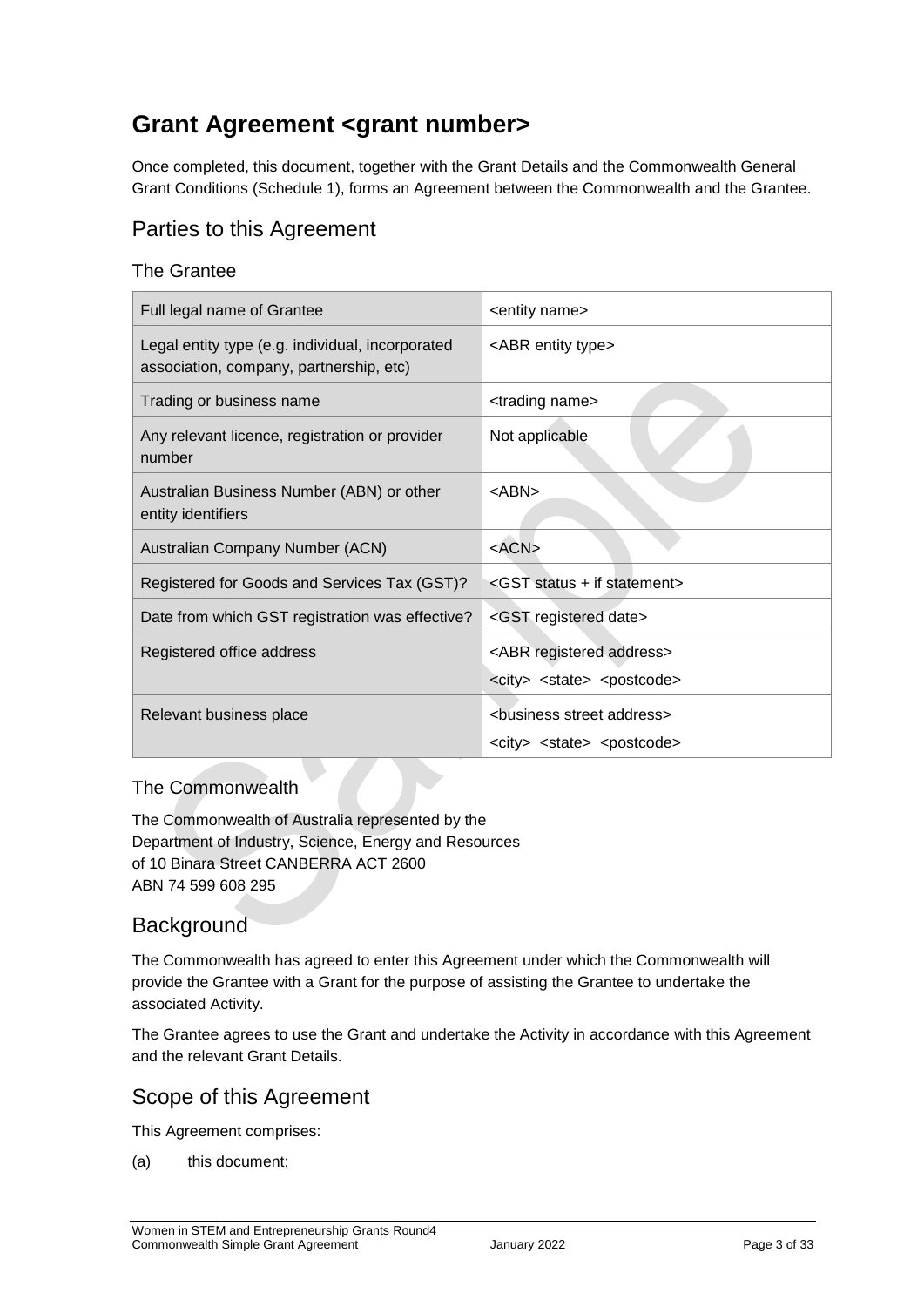- (b) the Supplementary Terms (if any);
- (c) the Commonwealth General Grant Conditions (Schedule 1);
- (d) the Grant Details;
- (e) any other document referenced or incorporated in the Grant Details.

If there is any ambiguity or inconsistency between the documents comprising this Agreement in relation to a Grant, the document appearing higher in the list will have precedence to the extent of the ambiguity or inconsistency.

This Agreement represents the Parties' entire agreement in relation to the Grant provided under it and the relevant Activity and supersedes all prior representations, communications, agreements, statements and understandings, whether oral or in writing.

Certain information contained in or provided under this Agreement may be used for public reporting purposes.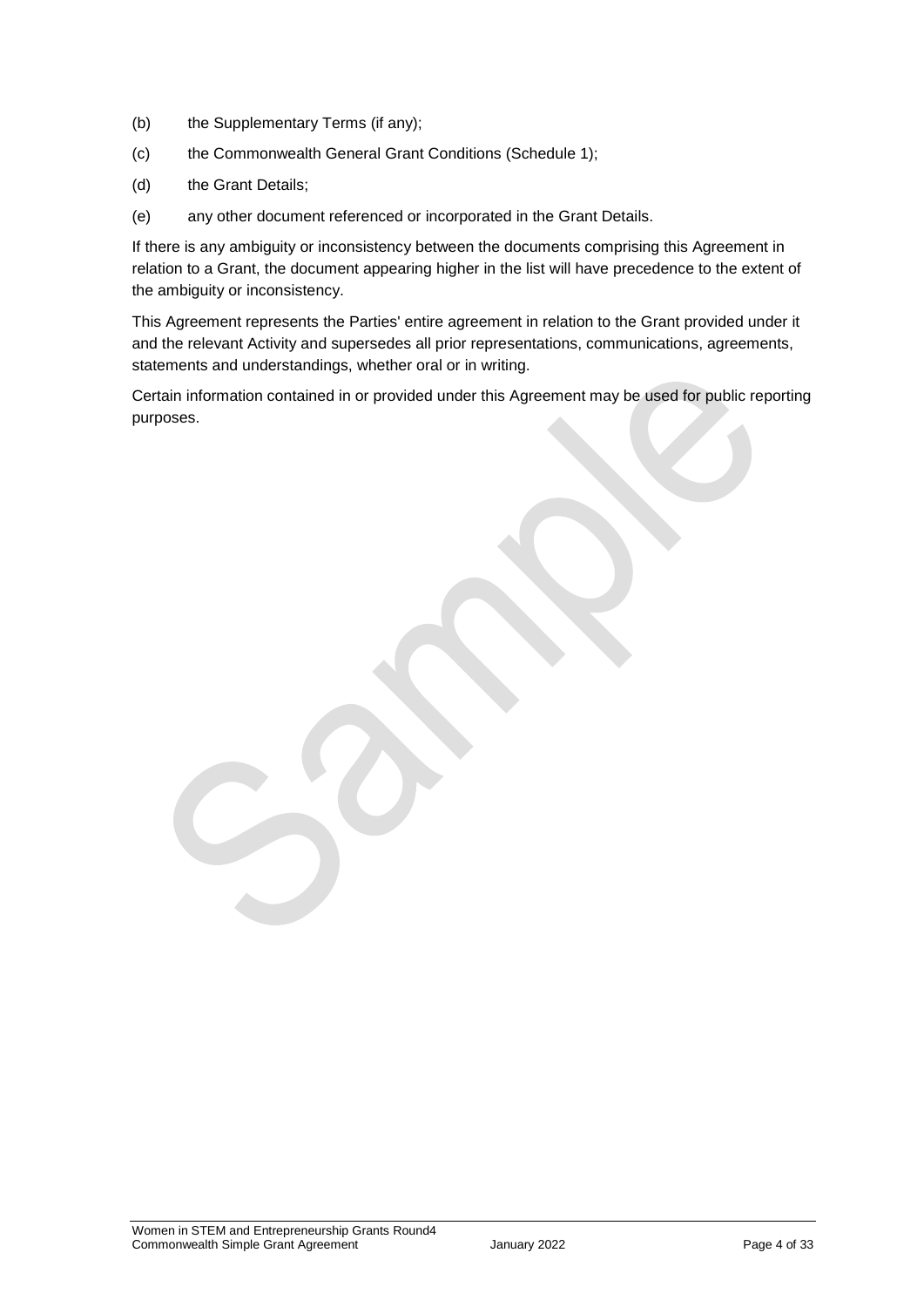## <span id="page-4-0"></span>**Grant Details <grant number>**

### <span id="page-4-1"></span>A. Purpose of the Grant

The Grant is being provided as part of the <grant opportunity name>.

<Grant opportunity objectives>

<Grant opportunity outcomes>

### <span id="page-4-2"></span>B. Activity

The Activity is made up of the Grantee's project and all eligible project activities as specified in these Grant Details.

Project title

<project title>

#### Project scope and description

<detailed project description>

#### Project outcomes

<project outcomes>

In undertaking the Activity, the Grantee must comply with the requirements of the grant opportunity guidelines (as in force at the time of application).

The Grantee must notify the Commonwealth about events relating to the project and provide an opportunity for the Minister or their representative to attend.

### <span id="page-4-3"></span>C. Duration of the Grant

The Activity starts on <project start date> and ends on <project end date>, which is the **Activity Completion Date**.

The Agreement ends on <agreement end date> which is the **Agreement End Date**.

#### Activity Schedule

In undertaking the Activity, the Grantee will meet the following milestones by the due dates.

| Milestone<br>number | Milestone name and description                                             | Due date                |
|---------------------|----------------------------------------------------------------------------|-------------------------|
| <no></no>           | <milestone name=""><br/><milestone description=""></milestone></milestone> | <dd mm="" yyyy=""></dd> |

### <span id="page-4-4"></span>D. Payment of the Grant

The total amount of the Grant is <grant amount> (plus GST if applicable).

The Grant will be provided at up to <grant percentage> per cent of eligible expenditure as defined in the grant opportunity guidelines.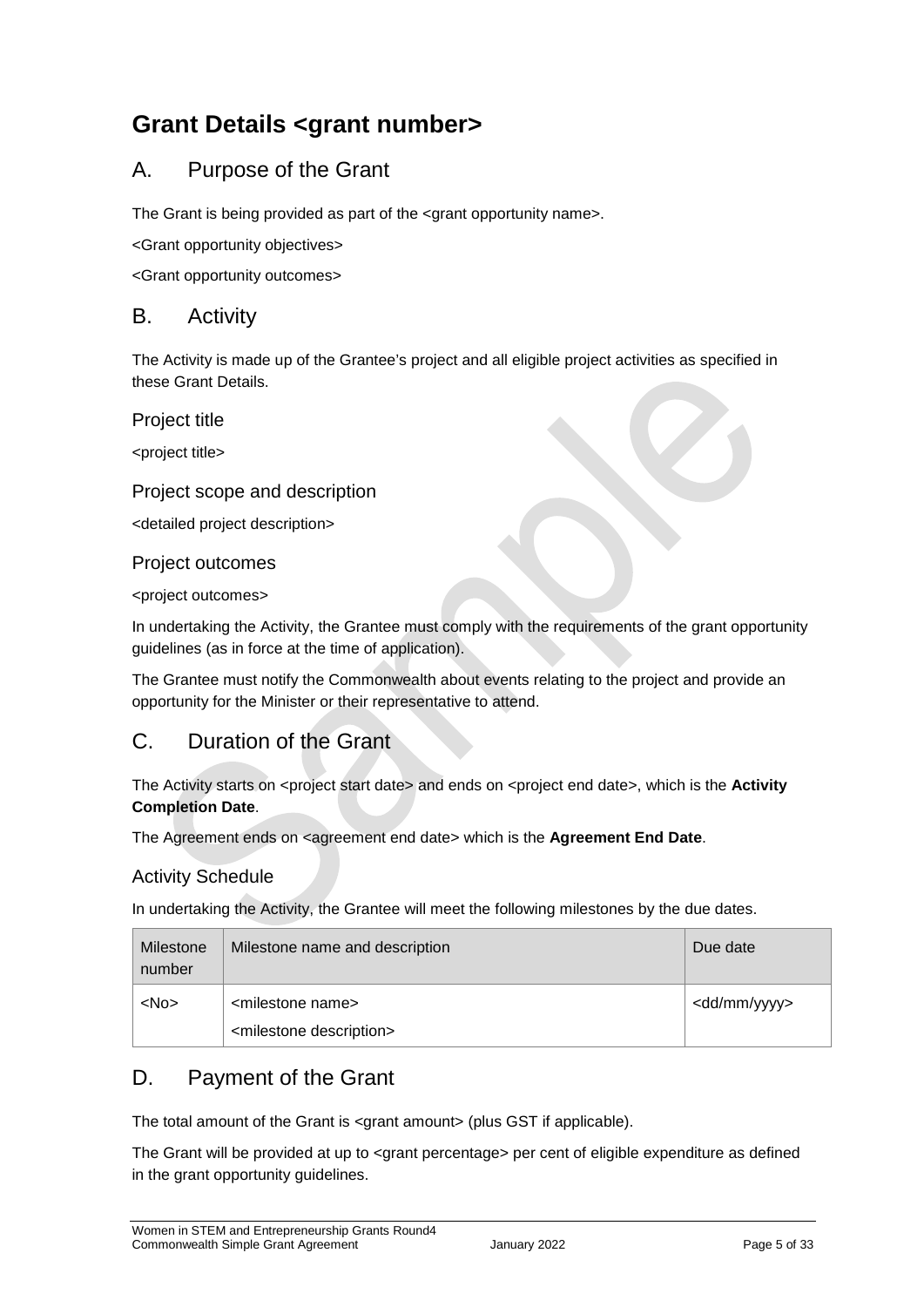The Grant will be paid over the following financial years subject to sufficient Program funding being available. The Commonwealth is not obliged to make a payment if it would result in the amount paid in a financial year exceeding the annual capped amount for that financial year as specified in this table.

| Financial year                                      | Annual capped amount (GST<br>excl)    |
|-----------------------------------------------------|---------------------------------------|
| <financial as="" year="" yy="" yyyy=""></financial> | \$ <amount></amount>                  |
| <financial as="" year="" yy="" yyyy=""></financial> | \$ <amount></amount>                  |
| Total                                               | \$ <total amount="" grant=""></total> |

The Grant will be paid according to the following schedule. Payments are subject to satisfactory progress on the project and compliance by the Grantee with its obligations under this Agreement.

| Payment event                  | Payment amount<br>(GST excl)       | Anticipated payment date |
|--------------------------------|------------------------------------|--------------------------|
| <payment trigger=""></payment> | <amount></amount>                  | <dd mm="" yyyy=""></dd>  |
| <payment trigger=""></payment> | <amount></amount>                  | <dd mm="" yyyy=""></dd>  |
| Total                          | <total amount="" grant=""></total> |                          |

A final payment of at least \$5,000 or 5 per cent of the Grant will be withheld until the Grantee submits a satisfactory end of project report demonstrating end of project reporting obligations have been met.

#### Invoicing

The Grantee agrees to allow the Commonwealth to issue it with a Recipient Created Tax Invoice (RCTI) for any taxable supplies it makes in relation to the Activity.

The Grantee agrees not to issue tax invoices in respect of any taxable supplies.

The Grantee acknowledges that where it is registered for Goods and Services Tax (GST) it will notify the Commonwealth if it subsequently ceases to be registered for GST.

GST means a tax that is payable under GST law as defined in the *A New Tax System (Goods and Services Tax) Act 1999* (Cth)*.* 

### <span id="page-5-0"></span>E. Reporting

The Grantee agrees to provide the following reports to the Commonwealth representative in accordance with the reporting requirements (Schedule 2).

| Report type               | Period start<br>date    | Period end<br>date      | Agreed evidence               | Due date                            |
|---------------------------|-------------------------|-------------------------|-------------------------------|-------------------------------------|
| <report type=""></report> | <dd mm="" yyyy=""></dd> | <dd mm="" yyyy=""></dd> | <agreed evidence=""></agreed> | <report due<br="">date&gt;</report> |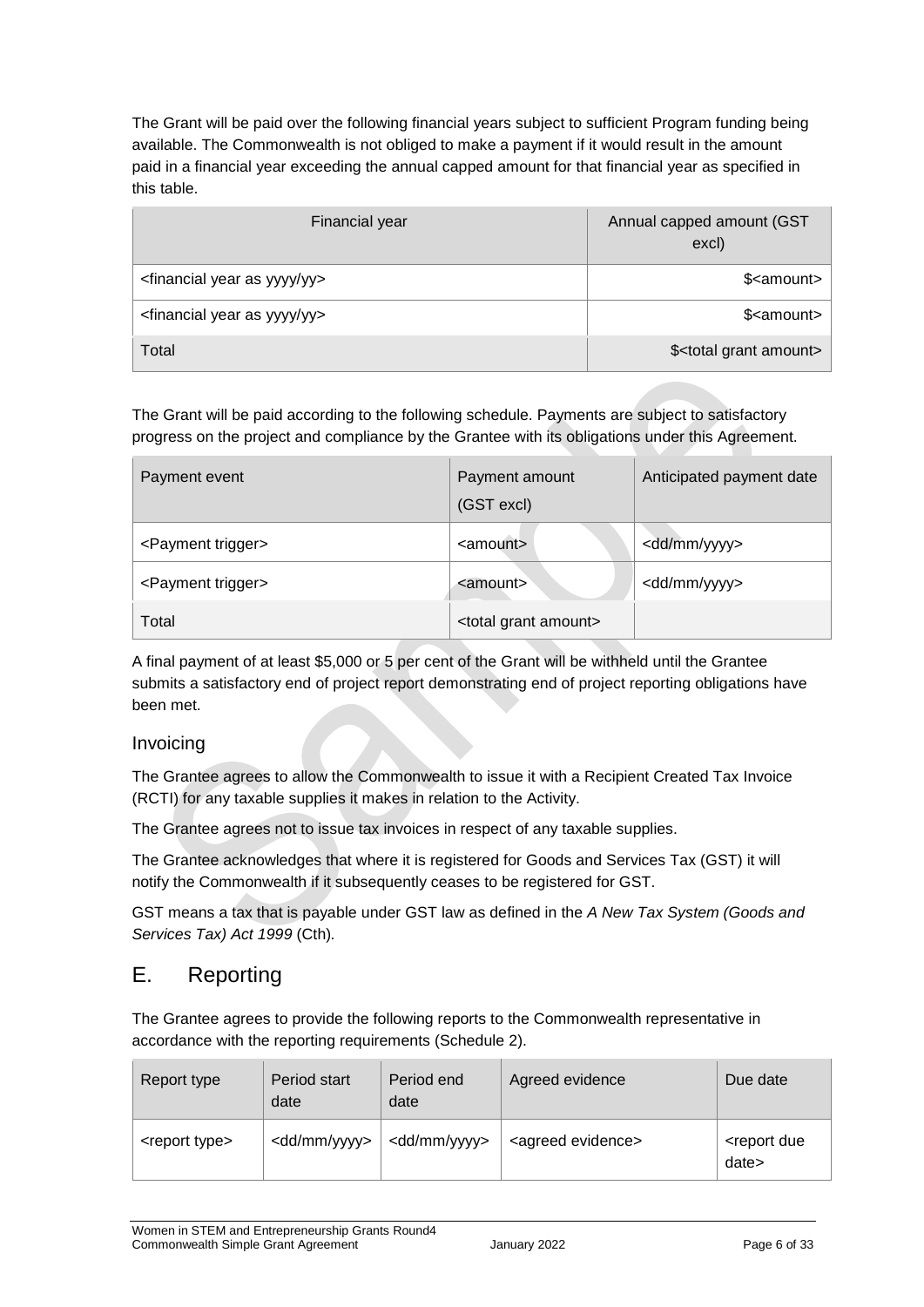| Report type               | Period start<br>date                                                                                                                              | Period end<br>date      | Agreed evidence               | Due date                            |
|---------------------------|---------------------------------------------------------------------------------------------------------------------------------------------------|-------------------------|-------------------------------|-------------------------------------|
| <report type=""></report> | <dd mm="" td="" yyyy]<=""><td><dd mm="" yyyy=""></dd></td><td><agreed evidence=""></agreed></td><td><report due<br="">date&gt;</report></td></dd> | <dd mm="" yyyy=""></dd> | <agreed evidence=""></agreed> | <report due<br="">date&gt;</report> |

During the Agreement period, the Commonwealth may ask the Grantee for ad-hoc reports on the project. The Grantee must provide these reports in the timeframes notified by the Commonwealth.

### <span id="page-6-0"></span>F. Party representatives and address for notices

### Grantee's representative and address

| Grantee's representative<br>name | <primary contact="" name=""></primary>             |
|----------------------------------|----------------------------------------------------|
| <b>Position</b>                  | <primary contact="" position=""></primary>         |
| Address                          | <primary address="" contact=""></primary>          |
| Business hours telephone         | <phone number=""></phone>                          |
| Mobile                           | <mobile phone=""></mobile>                         |
| Email                            | <primary address="" contact="" email=""></primary> |

### Commonwealth representative and address

| Name of representative   | <csm name=""></csm>                     |
|--------------------------|-----------------------------------------|
| Position                 | <csm position=""></csm>                 |
| Postal address           | GPO Box 2013                            |
|                          | <b>CANBERRA ACT 2601</b>                |
| Physical address         | <csm address="" physical=""></csm>      |
|                          | If blank                                |
|                          | 10 Binara Street                        |
|                          | CANBERRA ACT 2600                       |
| Business hours telephone | <csm phone=""></csm>                    |
| Email                    | <program address="" email=""></program> |

The Parties' representatives will be responsible for liaison and the day-to-day management of the Grant, as well as accepting and issuing any written notices in relation to the Grant.

### <span id="page-6-1"></span>G. Supplementary Terms

### G1 Other Contributions

G1.1 Other Contributions means financial or in-kind contributions other than the Grant as set out below: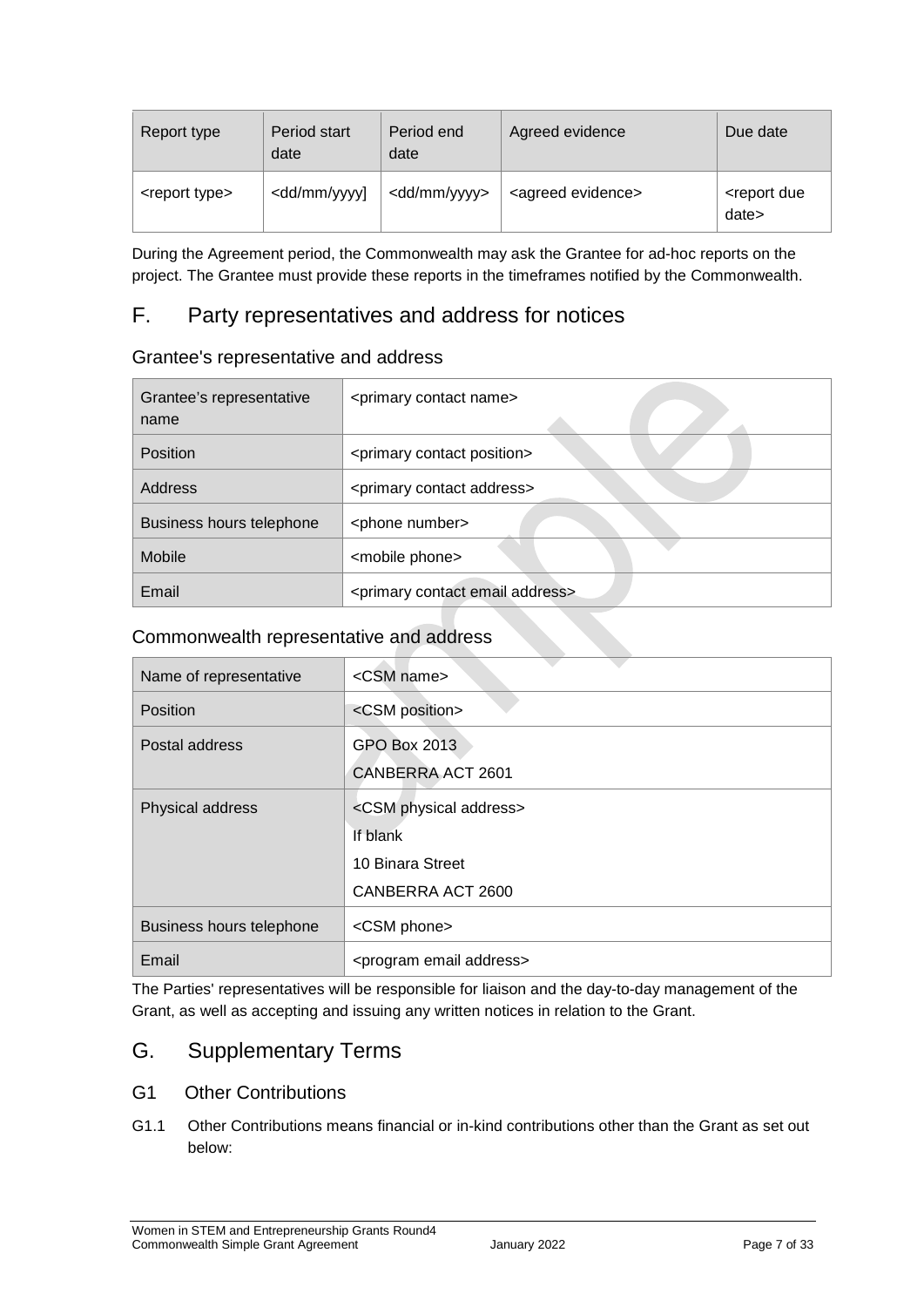| Contributor                                                                       | Nature of Contribution                                                                                    | <b>Amount (GST</b><br>exclusive)                | Timing                                                                                          |
|-----------------------------------------------------------------------------------|-----------------------------------------------------------------------------------------------------------|-------------------------------------------------|-------------------------------------------------------------------------------------------------|
| Grantee                                                                           | < insert description of contribution,<br>e.g., cash, access to equipment,<br>secondment of personnel etc> | \$ <insert amount=""></insert>                  | <project date="" end=""></project>                                                              |
| <name of="" third<br="">party providing<br/>the Other<br/>Contribution&gt;</name> | sinsert description of contribution,<br>e.g., cash, access to equipment,<br>secondment of personnel etc>  | \$ <insert amount=""></insert>                  | <insert date="" or<br="">Milestone to which<br/>the Other<br/>Contribution relates&gt;</insert> |
| Total                                                                             |                                                                                                           | \$ <total other<br="">contributions&gt;</total> |                                                                                                 |

G1.2 The Grantee agrees to provide, or to ensure the provision of, the Other Contributions and to use them to undertake the Activity. If the Other Contributions are not provided in accordance with this clause, then the Commonwealth may:

- (a) suspend payment of the Grant until the Other Contributions are provided; or
- (b) terminate this Agreement in accordance with clause 18 of the General Grant **Conditions**

#### G2 Activity budget

G2.1 The Grantee agrees to use the Grant and any Other Contributions and undertake the Activity consistent with the following budget.

#### <budget table>

Figures in the above table are GST inclusive amounts less GST credits that can be claimed in relation to the expenditure.

#### G3 Record keeping

- G3.1 The Grantee agrees to:
	- (a) maintain records that identify the receipt and expenditure of the Grant and any Other Contributions separately within the Grantee's accounts and records so that at all times the Grant is identifiable; and
	- (b) keep financial accounts and records relating to the Activity so as to enable all receipts and payments related to the Activity to be identified and reported; and
- G3.2 The Grantee agrees to maintain the records for five years after the Activity Completion Date and provide copies of the records to the Commonwealth representative upon request.
- G3.3 Term G3 survives the termination, cancellation or expiry of the Agreement.
- G4 Audit and acquittal
- G4.1 The Grantee may be required to provide the Commonwealth with an independent audit report verifying that the Grant was spent in accordance with this Agreement.
- G4.2 Independently audited financial acquittal reports must be audited by:
	- (a) a Registered Company Auditor under the *Corporations Act 2001* (Cth); or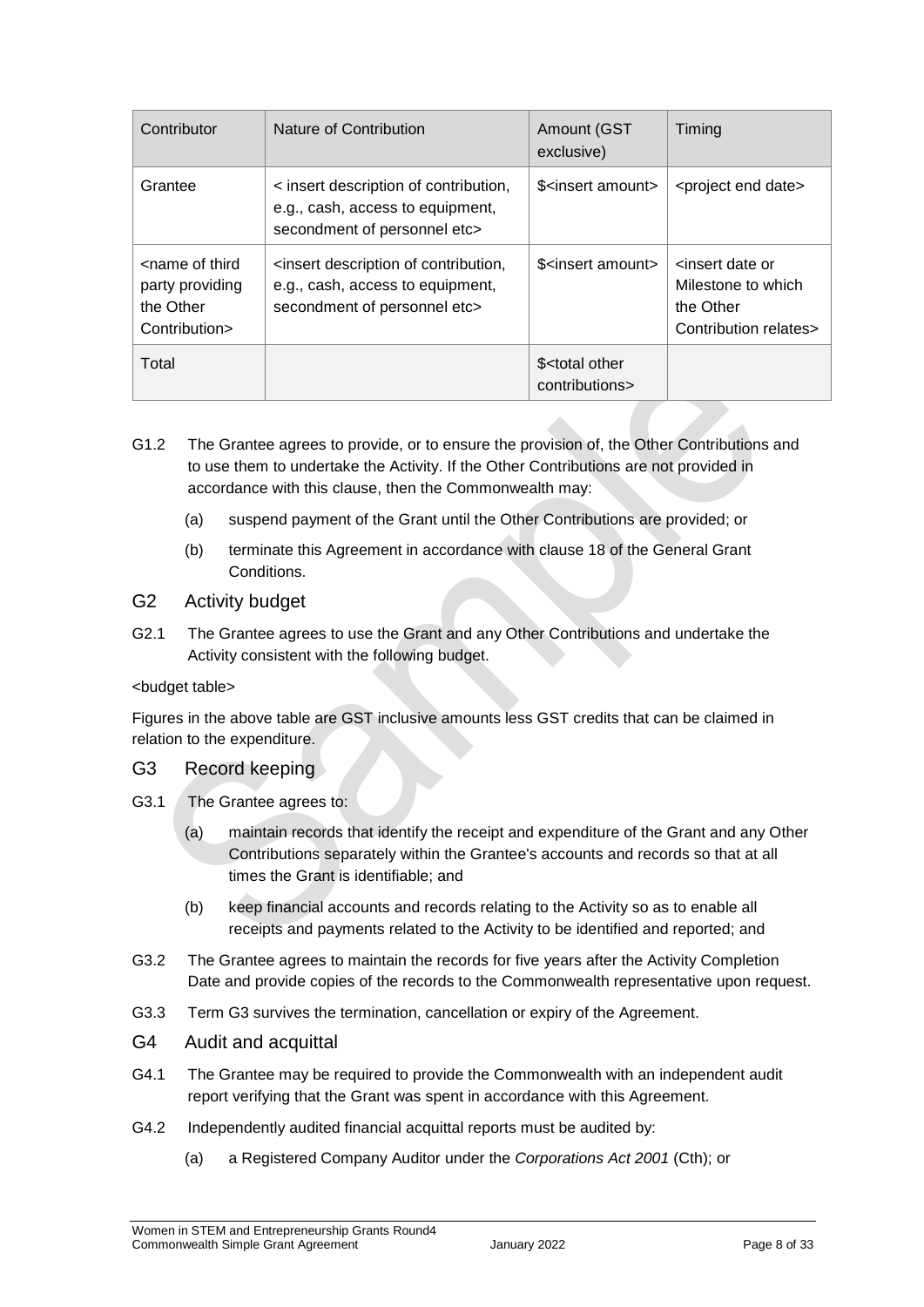- (b) a Certified Practising Accountant; or
- (c) a member of the Institute of Public Accountants; or
- (d) a member of Chartered Accountants Australia and New Zealand

who is not a principal member, shareholder, officer or employee of the Grantee or a related body corporate.

G5 Activity Material

Not applicable

- G6 Access
- G6.1 The Grantee agrees to give the Commonwealth, or any persons authorised in writing by the Commonwealth, access to premises where the Activity is being performed and to permit those persons to inspect and take copies of any Material relevant to the Activity.
- G6.2 The Auditor-General and any Information Officer under the *Australian Information Commissioner Act 2010* (Cth) (including their delegates) are persons authorised for the purposes of clause G6.1.
- G6.3 Term G6 does not detract from the statutory powers of the Auditor-General or an Information Officer (including their delegates).

### G7 Equipment and Assets

Not applicable

G8 Relevant qualifications or skills

Not applicable

- G8A Child safety
- G8A.1 If the Activity or any part of the Activity involves the Grantee employing or engaging a person (whether as an officer, employee, contractor or volunteer) that is required by State or Territory law to have a working with children check to undertake the Activity or any part of the Activity, the Grantee agrees:
	- (a) to comply with all State, Territory and Commonwealth law relating to the employment or engagement of people who work or volunteer with children in relation to the Activity, including mandatory reporting and working with children checks however described; and
	- (b) if requested, provide the Commonwealth, at the Grantee's cost, with an annual statement of compliance with clause G8A in such form as may be specified by the Commonwealth.
- G9 Activity specific legislation, policies and industry standards
- G9.1 Without limiting the generality of Item G11 below, the Grantee agrees to comply with the requirements of the following legislation, policies and industry standards when undertaking the Activity:
	- (a) The *Work Health and Safety Act 2011* (Cth), any corresponding regulations made under that Act and any relevant Code of Practice approved for the purpose of that Act ('WHS Laws').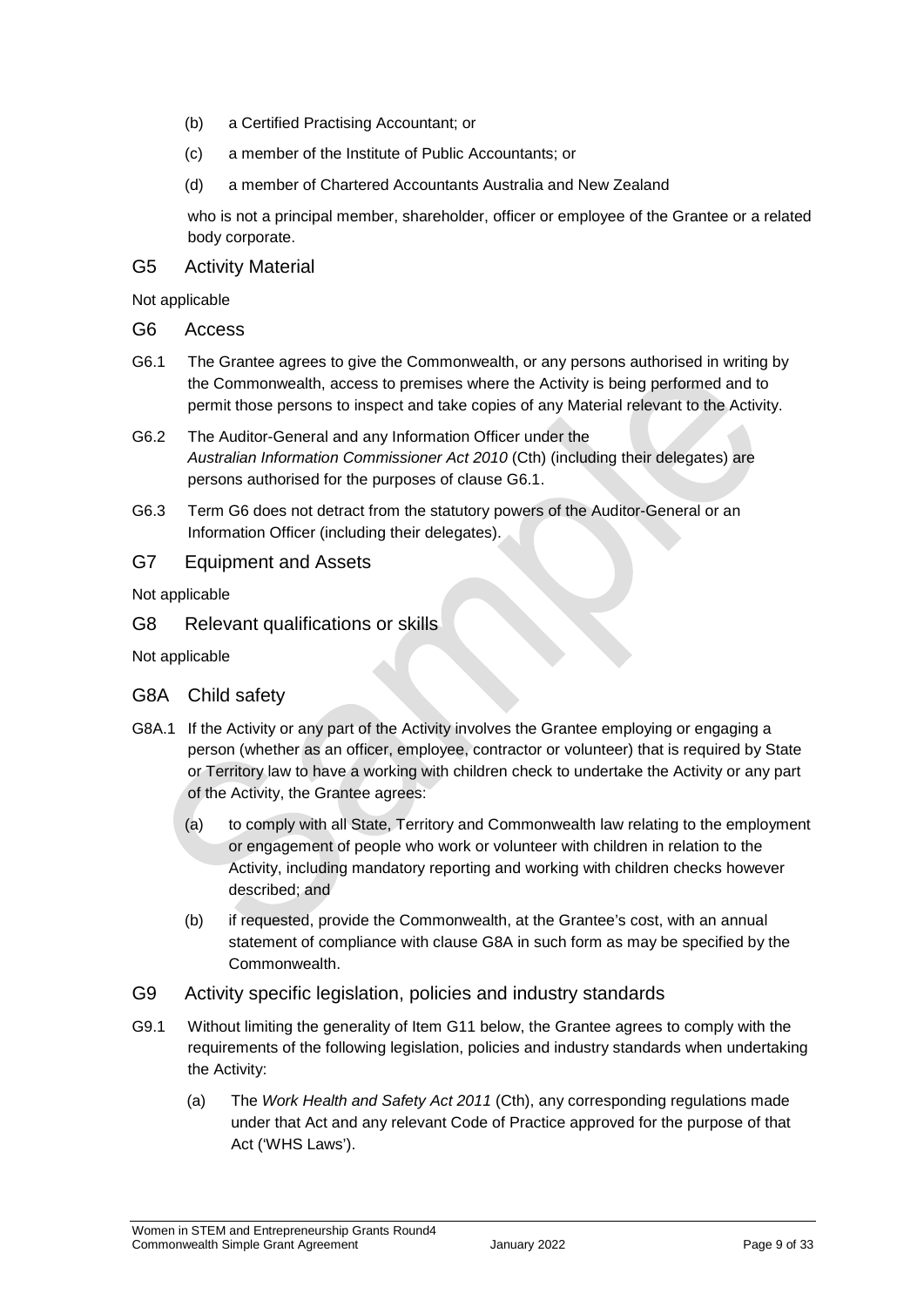Note: The Grantee must ensure the Activity is undertaken in a safe manner. The Grantee must not, and must ensure its Personnel do not, by act or omission place the Commonwealth in breach of its obligations under the WHS Laws or any other relevant State or Territory legislation.

(b) Research projects funded by the grant must conform to the principles outlined in the following:

[NHMRC/ARC/UA Australian Code for the Responsible Conduct of Research \(2007\)](https://www.nhmrc.gov.au/guidelines-publications/r39) [NHMRC/ARC/UA National Statement on Ethical Conduct in Human Research \(2007,](https://www.nhmrc.gov.au/guidelines-publications/e72)  [updated 2014\)](https://www.nhmrc.gov.au/guidelines-publications/e72) 

(c) All project activities must adhere to COVID-19 social distancing measures and restrictions. You must have contingency plans in place to adhere to any COVID-19 social distancing measures and restrictions.

#### G9A Fraud

- G9A.1 In this Agreement, Fraud means dishonestly obtaining a benefit, or causing a loss, by deception or other means, and includes alleged, attempted, suspected or detected fraud.
- G9A.2 The Grantee agrees to ensure that its personnel and subcontractors do not engage in any Fraud in relation to the Activity.
- G9A.3 If the Grantee becomes aware of:
	- (a) any Fraud in relation to the Activity; or
	- (b) any other Fraud that has had or may have an effect on the performance of the Activity,

the Grantee agrees to report the matter to the Commonwealth and all appropriate law enforcement and regulatory agencies within 5 business days.

- G9A.4 The Grantee agrees to investigate any Fraud referred to in clause G9A.3 at its own cost and in accordance with the Australian Government Investigations Standards available at [www.ag.gov.au.](http://www.ag.gov.au/)
- G9A.5 The Commonwealth may, at its discretion, investigate any Fraud in relation to the Activity. The Grantee agrees to co-operate and provide all reasonable assistance at its own cost with any such investigation.
- G9A.6 This clause survives the termination or expiry of the Agreement.

#### G10 Commonwealth Material, facilities and assistance

Not applicable

- G11 Jurisdiction
- G11.1 This Agreement is governed by the law of the Australian Capital Territory.
- G12 Grantee trustee of a Trust (if applicable)
- G12.1 In this clause, 'Trust' means the trust specified in the Parties to the Agreement section of this Agreement.
- G12.2 The Grantee warrants that:
	- (a) it is the sole trustee of the Trust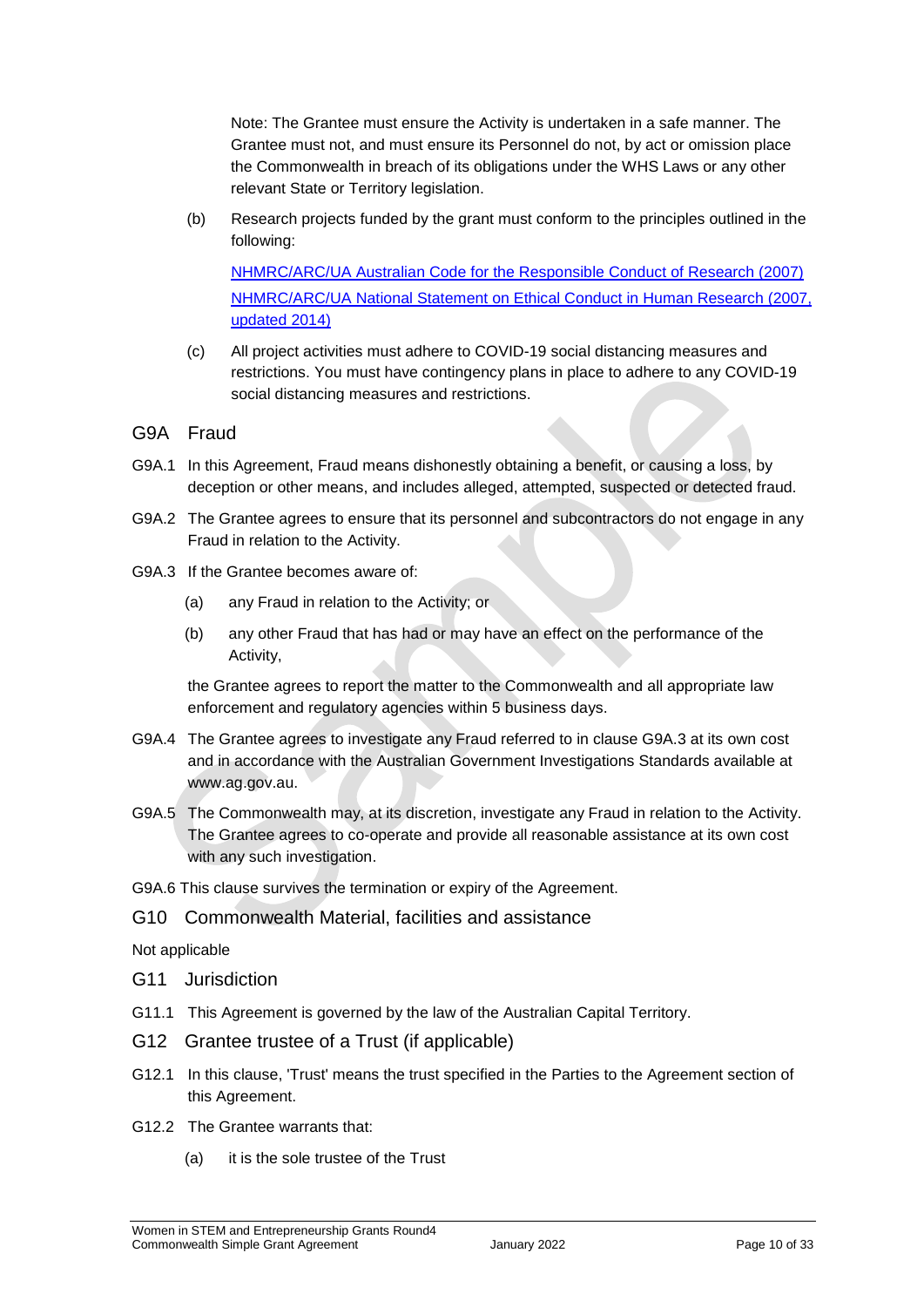- (b) it has full and valid power and authority to enter into this Agreement and perform the obligations under it on behalf of the Trust
- (c) it has entered into this Agreement for the proper administration of the Trust;
- (d) all necessary resolutions, consents, approvals and procedures have been obtained or duly satisfied to enter into this Agreement and perform the obligations under it; and
- (e) it has the right to be indemnified out of the assets of the Trust for all liabilities incurred by it under this Agreement.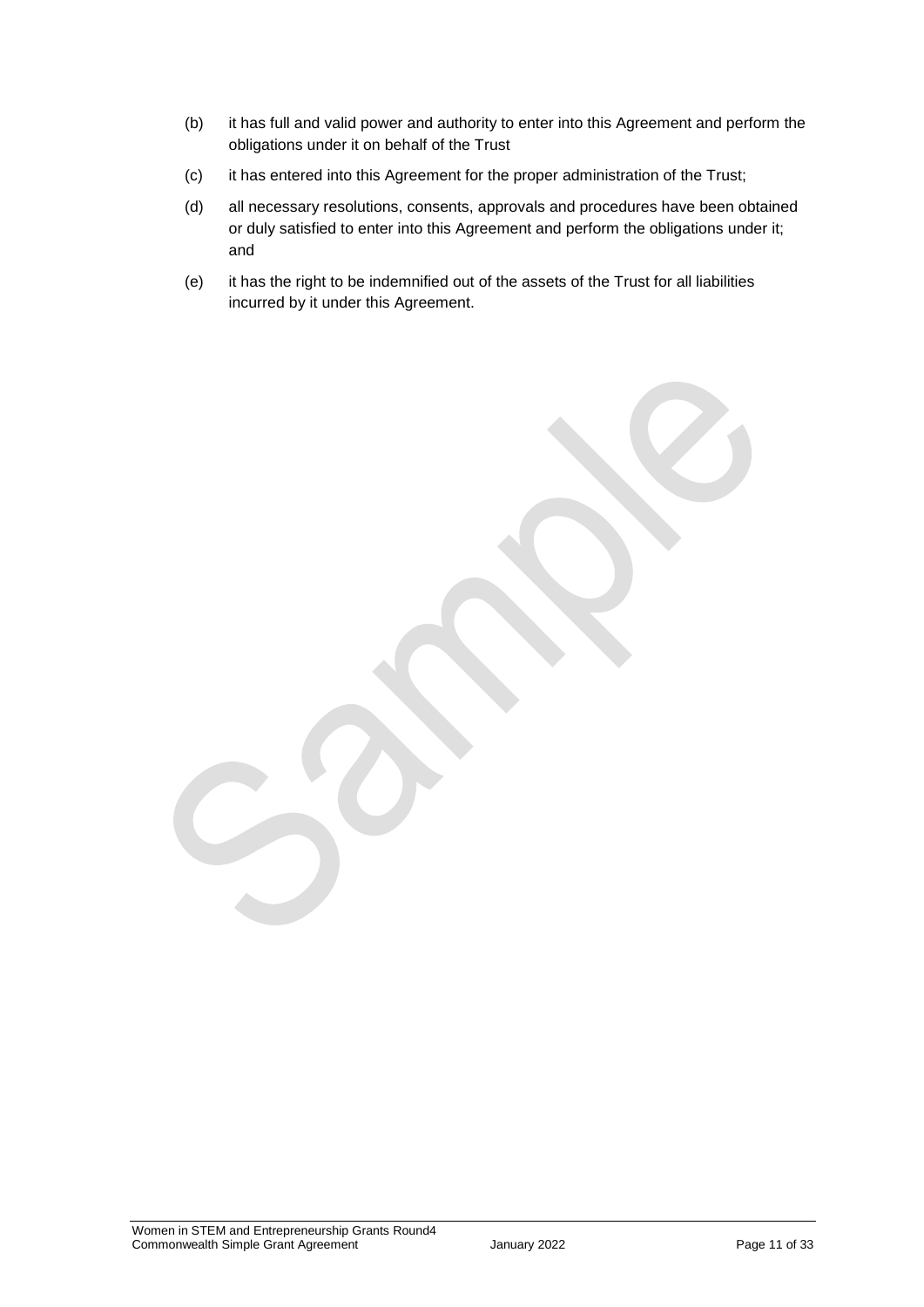## <span id="page-11-0"></span>**Signatures**

#### **Executed as an agreement:**

### <span id="page-11-1"></span>**Commonwealth**

Signed for and on behalf of the Commonwealth of Australia as represented by the Department of Industry, Science, Energy and Resources.

| Name     | <name></name>         |
|----------|-----------------------|
| Position | <position></position> |
| Date     | $<$ date $>$          |

### <span id="page-11-2"></span>**Grantee**

| Full legal name of the Grantee    | <name grantee="" of="" the=""><br/>ABN <abn grantee="" of="" the=""></abn></name> |
|-----------------------------------|-----------------------------------------------------------------------------------|
| Name of Authorised Representative | <name authorised="" of="" representative=""></name>                               |
| Date                              | <date acceptance="" of=""></date>                                                 |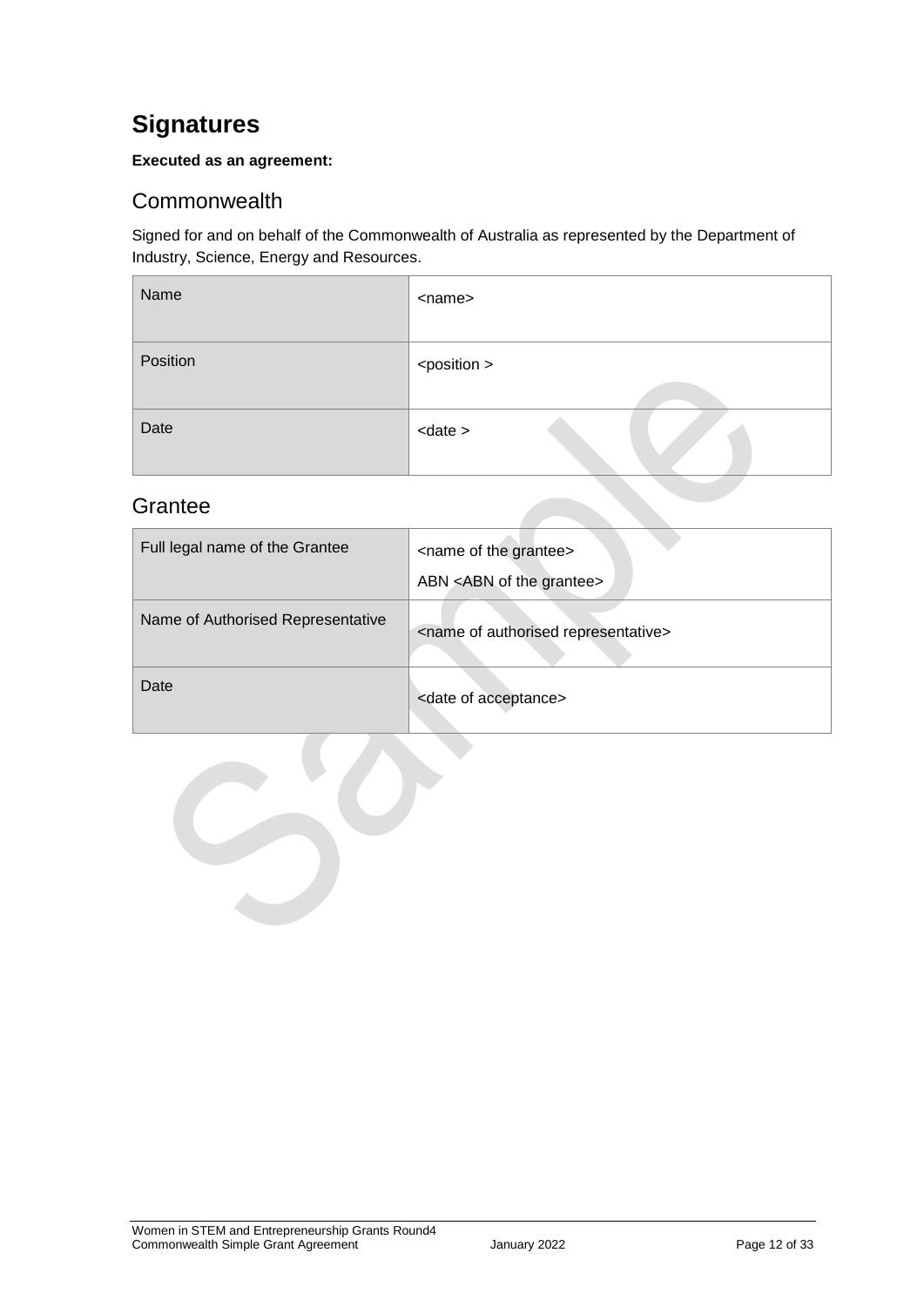## <span id="page-12-0"></span>**Schedule 1 Commonwealth General Grant Conditions**

#### **1. Undertaking the Activity**

The Grantee agrees to undertake the Activity in accordance with this Agreement.

#### **2. Acknowledgements**

The Grantee agrees to acknowledge the Commonwealth's support in Material published in connection with this Agreement and agrees to use any form of acknowledgment the Commonwealth reasonably specifies.

#### **3. Notices**

3.1 Each Party agrees to notify the other Party of anything reasonably likely to adversely affect the undertaking of the Activity, management of the Grant or its performance of its other requirements under this Agreement.

3.2 A notice under this Agreement must be in writing, signed by the Party giving notice and addressed to the other Party's representative.

3.3 The Commonwealth may, by notice, advise the Grantee of changes to the Agreement that are minor or of an administrative nature provided that any such changes do not increase the Grantee's obligations under this Agreement. Such changes, while legally binding, are not variations for the purpose of clause 7

#### **4. Relationship between the Parties**

A Party is not by virtue of this Agreement the employee, agent or partner of the other Party and is not authorised to bind or represent the other Party.

#### **5. Subcontracting**

5.1 The Grantee is responsible for the performance of its obligations under this Agreement, including in relation to any tasks undertaken by subcontractors.

5.2 The Grantee agrees to make available to the Commonwealth the details of any of its subcontractors engaged to perform any tasks in relation to this Agreement upon request.

#### **6. Conflict of interest**

The Grantee agrees to notify the Commonwealth promptly of any actual, perceived or potential conflicts of interest which could affect its performance of this Agreement and agrees to take action to resolve the conflict.

#### **7. Variation**

This Agreement may be varied in writing only, signed by both Parties.

#### **8. Payment of the Grant**

8.1 The Commonwealth agrees to pay the Grant to the Grantee in accordance with the Grant Details.

8.2 The Commonwealth may by notice withhold payment of any amount of the Grant where it reasonably believes the Grantee has not complied with this Agreement or is unable to undertake the Activity.

8.3 A notice under clause 8.2 will contain the reasons for any payment being withheld and the steps the Grantee can take to address those reasons.

8.4 The Commonwealth will pay the withheld amount once the Grantee has satisfactorily addressed the reasons contained in a notice under clause 8.2.

#### **9. Spending the Grant**

9.1 The Grantee agrees to spend the Grant for the purpose of undertaking the Activity only.

9.2 The Grantee agrees to provide a statement signed by the Grantee verifying the Grant was spent in accordance with the Agreement.

#### **10. Repayment**

10.1 If any of the Grant has been spent other than in accordance with this Agreement or any amount of the Grant is additional to the requirements of the Activity, the Grantee agrees to repay that amount to the Commonwealth unless agreed otherwise.

10.2 The amount to be repaid under clause 10.1 may be deducted by the Commonwealth from subsequent payments of the Grant or amounts payable under another agreement between the Grantee and the Commonwealth.

#### **11. Record keeping**

The Grantee agrees to maintain records of the expenditure of the Grant.

#### **12. Intellectual Property**

12.1 Subject to clause 12.2, the Grantee owns the Intellectual Property Rights in Activity Material and Reporting Material.

12.2 This Agreement does not affect the ownership of Intellectual Property Rights in Existing Material.

12.3 The Grantee gives the Commonwealth a nonexclusive, irrevocable, royalty-free licence to use, reproduce, publish and adapt Reporting Material for Commonwealth Purposes.

#### **13. Privacy**

When dealing with Personal Information in carrying out the Activity, the Grantee agrees not to do anything which, if done by the Commonwealth, would be a breach of an Australian Privacy Principle.

#### **14. Confidentiality**

The Parties agree not to disclose each other's confidential information without prior written consent unless required or authorised by law or Parliament.

#### **15. Insurance**

The Grantee agrees to maintain adequate insurance for the duration of this Agreement and provide the Commonwealth with proof when requested.

#### **16. Indemnities**

16.1 The Grantee indemnifies the Commonwealth, its officers, employees and contractors against any claim, loss or damage arising in connection with the Activity.

16.2 The Grantee's obligation to indemnify the Commonwealth will reduce proportionally to the extent any act or omission involving fault on the part of the Commonwealth contributed to the claim, loss or damage.

#### **17. Dispute resolution**

17.1 The Parties agree not to initiate legal proceedings in relation to a dispute unless they have tried and failed to resolve the dispute by negotiation.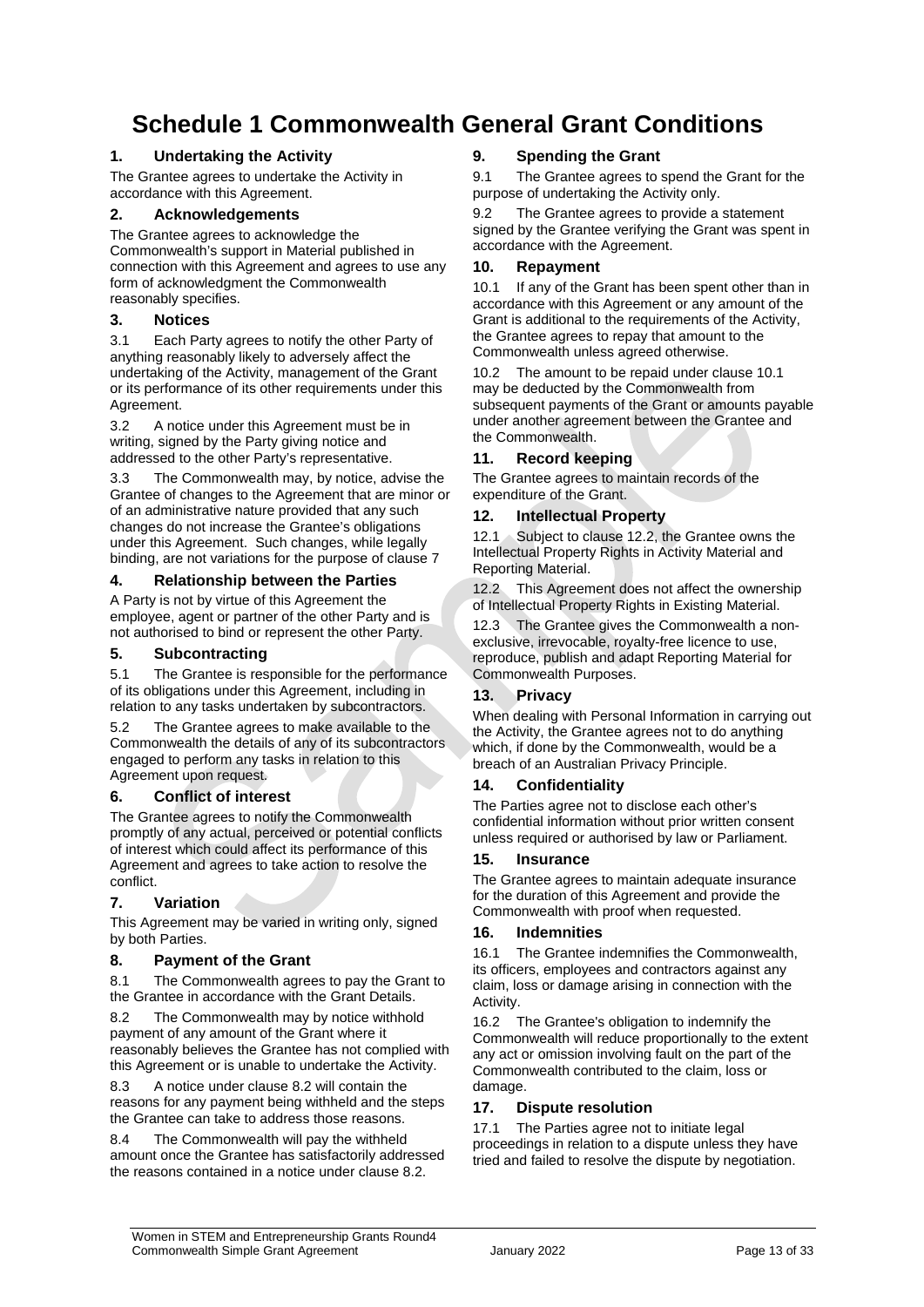17.2 The Parties agree to continue to perform their respective obligations under this Agreement where a dispute exists.

17.3 The procedure for dispute resolution does not apply to action relating to termination or urgent litigation.

#### **18. Termination for default**

The Commonwealth may terminate this Agreement by notice where it reasonably believes the Grantee:

- (a) has breached this Agreement; or
- (b) has provided false or misleading statements in their application for the Grant; or
- (c) has become bankrupt or insolvent, entered into a scheme of arrangement with creditors, or come under any form of external administration.

#### **19. Cancellation for convenience**

19.1 The Commonwealth may cancel this

Agreement by notice, due to

- (a) a change in government policy; or
- (b) a Change in the Control of the Grantee, which the Commonwealth believes will negatively affect the Grantee's ability to comply with this Agreement.

19.2 The Grantee agrees on receipt of a notice of cancellation under clause 19.1 to:

- (a) stop the performance of the Grantee's obligations as specified in the notice; and
- (b) take all available steps to minimise loss resulting from that cancellation.

19.3 In the event of cancellation under clause 19.1, the Commonwealth will be liable only to:

- (a) pay any part of the Grant due and owing to the Grantee under this Agreement at the date of the notice; and
- (b) reimburse any reasonable expenses the Grantee unavoidably incurs that relate directly to the cancellation and are not covered by 19.3(a).

19.4 The Commonwealth's liability to pay any amount under this clause is subject to:

- (a) the Grantee's compliance with this Agreement; and
- (b) the total amount of the Grant.

19.5 The Grantee will not be entitled to

compensation for loss of prospective profits or benefits that would have been conferred on the Grantee.

#### **20. Survival**

Clauses 10, 12, 13, 14, 16, 20 and 21 survive termination, cancellation or expiry of this Agreement.

#### **21. Definitions**

In this Agreement, unless the contrary appears:

 **Activity** means the activities described in the Grant Details.

- **Activity Completion Date** means the date or event specified in the Grant Details.
- <span id="page-13-0"></span> **Activity Material** means any Material, other than Reporting Material, created or developed by the

Grantee as a result of the Activity and includes any Existing Material that is incorporated in or supplied with the Activity Material.

 **Agreement** means the Grant Details, Supplementary Terms (if any), the Commonwealth General Grant Conditions and any other document referenced or incorporated in the Grant Details.

 **Agreement End Date** means the date or event specified in the Grant Details.

 **Asset** means any item of property purchased wholly, or in part, with the use of the Grant, excluding Activity Material and Intellectual Property Rights.

 **Australian Privacy Principle** has the same meaning as in the *Privacy Act 1988.*

 **Change in the Control** means any change in any person(s) who directly exercise effective control over the Grantee.

 **Commonwealth** means the Commonwealth of Australia as represented by the Commonwealth entity specified in the Agreement and includes, where relevant, its officers, employees, contractors and agents.

 **Commonwealth General Grant Conditions** means this document.

 **Commonwealth Purposes** does not include commercialisation or the provision of the Material to a third party for its commercial use.

 **Existing Material** means Material developed independently of this Agreement that is incorporated in or supplied as part of Reporting Material or Activity Material.

 **Grant** means the money, or any part of it, payable by the Commonwealth to the Grantee as specified in the Grant Details and includes any interest earned by the Grantee on that money once the Grant has been paid to the Grantee.

 **Grantee** means the legal entity specified in the Agreement and includes, where relevant, its officers, employees, contractors and agents.

 **Grant Details** means the document titled Grant Details that forms part of this Agreement.

 **Intellectual Property Rights** means all copyright, patents, registered and unregistered trademarks (including service marks), registered designs, and other rights resulting from intellectual activity (other than moral rights under the *Copyright Act 1968*).

 **Material** includes documents, equipment, software (including source code and object code versions), goods, information and data stored by any means including all copies and extracts of them.

**Party** means the Grantee or the Commonwealth.

 **Personal Information** has the same meaning as in the *Privacy Act 1988.*

 **Reporting Material** means all Material which the Grantee is required to provide to the Commonwealth for reporting purposes as specified in the Grant Details and includes any Existing Material that is incorporated in or supplied with the Reporting Material.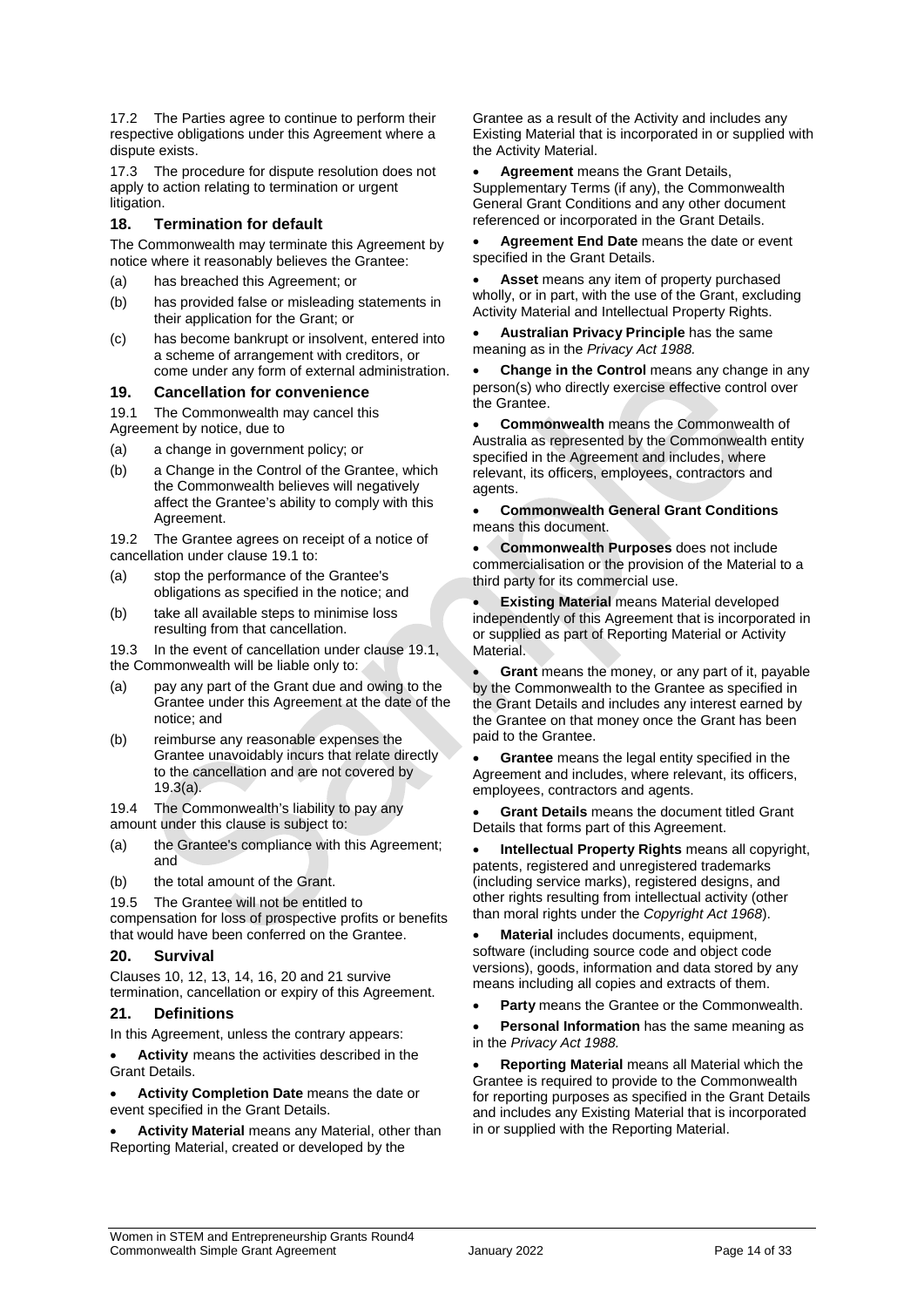## **Schedule 2 Reporting requirements**

## **Appendix 1**

### Women in STEM and Entrepreneurship Round 4 progress report requirements

You will need to provide the following information in your progress reports. The Commonwealth reserves the right to amend or adjust the requirements.

You must complete and submit your report on the [portal.](https://portal.business.gov.au/) You can enter the required information in stages and submit when it is complete.

### Project progress

a. Complete the following table, updating for all milestones shown in the Activity Schedule of your grant agreement.

| Milestone | Agreed end<br>date | Actual/<br>anticipated<br>end date | Current %<br>complete | Progress comments -<br>work undertaken and<br>impact of any delay |
|-----------|--------------------|------------------------------------|-----------------------|-------------------------------------------------------------------|
|           |                    |                                    |                       |                                                                   |
|           |                    |                                    |                       |                                                                   |
|           |                    |                                    |                       |                                                                   |
|           |                    |                                    |                       |                                                                   |

- b. Where applicable, describe any project activities completed during the reporting period that are not captured in the table above.
- c. Is the overall project proceeding in line with your grant agreement?

If no, identify any changes or anticipated issues. Comment on any impacts on project timing and outcomes and how you expect to manage these.

d. Are there any planned events relating to the project that you are required to notify us about in accordance with your agreement?

If yes, provide details of the event including date, time, purpose of the event and key stakeholders expected to attend.

### Project outcomes

- a. Outline the project outcomes achieved to date.
- b. Over the last six months, how has your project impacted the number of girls and women:
	- Becoming aware of, or participating in STEM education and careers, OR
	- Becoming aware of, or participating in entrepreneurial activities and careers?

*As applicable to your project, provide information and data to support the impact your project has had on the awareness of and/or participation in STEM education and careers and/or entrepreneurial activities and careers.*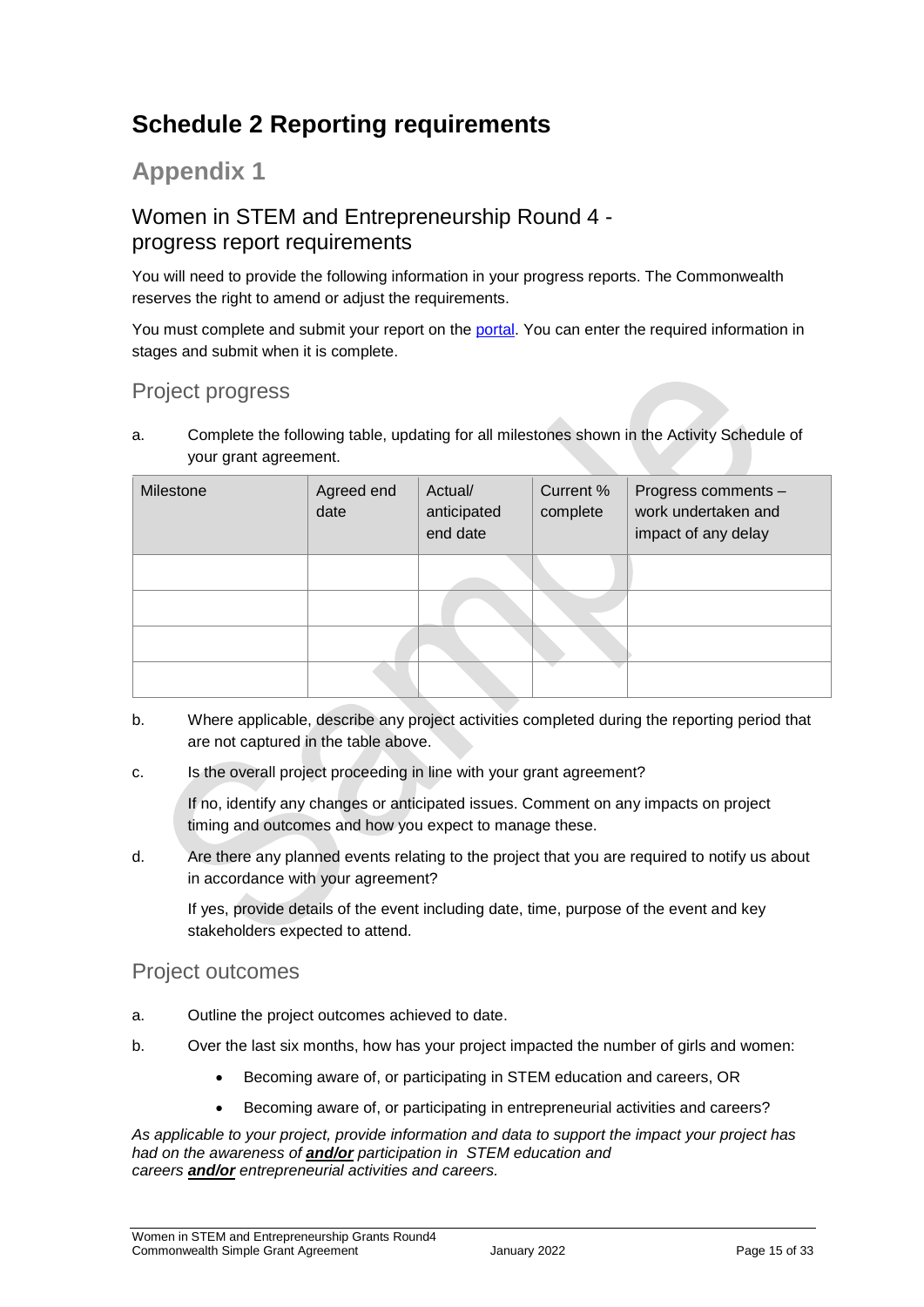- a. Through your project, how many participants have been reached within each of the following categories?
	- Primary school
	- High school
	- Tertiary students
	- **Workforce**
	- **Other**
- b. If relevant, how has your organisation increased strategies for improving gender equity in STEM-based organisations? This could include breaking down barriers or encouraging systemic and cultural change.
- c. If relevant, please provide specific details such as:
	- number of hours of workshops/seminars delivered,
	- types of skills taught,
	- number and types of participants involved
	- and any other details that might be relevant.
- d. If relevant, how has your organisation increased number of women role models in the STEM and entrepreneurial sectors?

### Project evaluation

a. You will be required to attach your evaluation update later in this form. This may be done using the Australian Government Women in STEM Ambassador's National Evaluation Guide[1] framework, or another framework of your choosing. Please note, this may include duplication of information described above which may be copied across.

Link to *[National Evaluation Guide](https://womeninstem.org.au/research-projects/national-evaluation-guide/)*

### Project expenditure

Provide the following information about your eligible project expenditure. Eligible expenditure is divided into the same categories as the budget in your application.

If you are registered for GST, enter the GST exclusive amount. If you are not registered for GST, enter the GST inclusive amount. We may ask you to provide evidence of costs incurred.

Refer to the grant opportunity guidelines or contact us if you have any questions about eligible expenditure.

- a. What is the eligible expenditure you have incurred in this reporting period?
- b. What is the estimated eligible expenditure for the next reporting period?
- c. What is the estimated eligible expenditure for remaining reporting periods in current financial year (if applicable)?

1

<sup>[1]</sup> https://womeninstem.org.au/research-projects/national-evaluation-guide/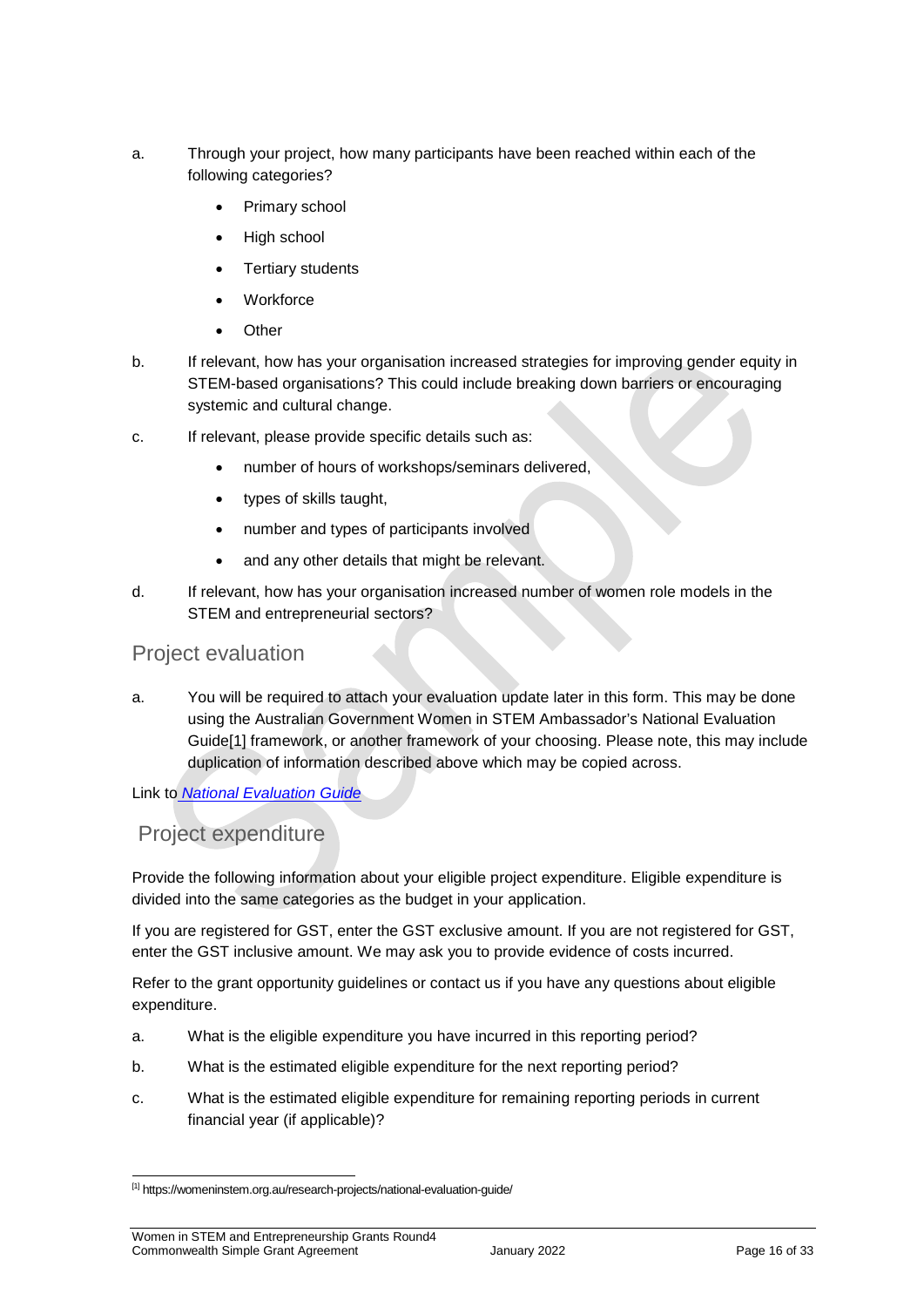- d. What is the estimated total eligible expenditure for future financial years?
- e. What is the estimated total eligible expenditure for the project?
- f. Briefly explain the reason for any changes between the forecast and actual expenditure for the current reporting period, and any significant changes to the forecast budget for the remainder of the project.
- g. Is the project expenditure broadly in line with the activity budget in the grant agreement? If no, explain the reasons.

### Project funding

a. Provide details of all contributions to your project other than the grant. This includes your own contributions as well as any contributions from project partners or others.

### Bank account details

b. Have your bank account details changed since your last payment or since you last provided them?

If yes, we will provide you with a form to complete your new bank account details. If you are not due any further payments, select not applicable.

### **Attachments**

- a. Attach any agreed evidence required with this report to demonstrate project progress (including your evaluation update)
- b. Attach copies of any published reports and promotional material, relating to the project.

### **Declaration**

You must ensure an authorised person completes the report and can declare the following:

- The information in this report is accurate, complete and not misleading and that I understand the giving of false or misleading information is a serious offence under the *Criminal Code 1995* (Cth).
- The activities identified in this report are for the purposes stated in the grant agreement.
- I am aware of the grantee's obligations under their grant agreement, including the need to keep the Commonwealth informed of any circumstances that may impact on the objectives, completion and/or outcomes of the agreed project.
- I am aware that the grant agreement empowers the Commonwealth to terminate the grant agreement and to request repayment of funds paid to the grantee where the grantee is in breach of the grant agreement.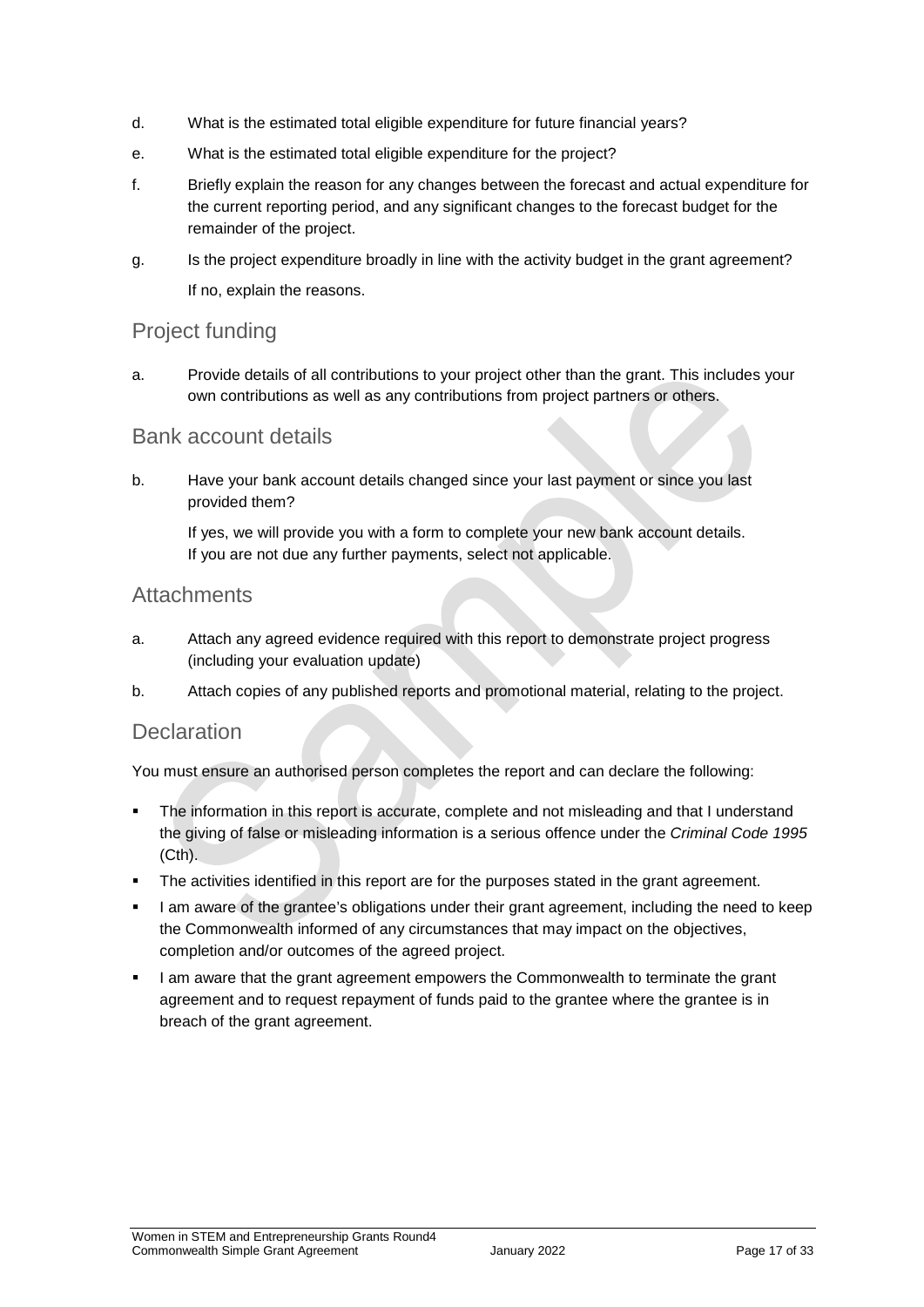## **Appendix 2**

### Women in STEM and Entrepreneurship Round 4 end of project report requirements

You will need to provide the following information in your end of project report. The Commonwealth reserves the right to amend or adjust the requirements.

You must complete and submit your report on the [portal.](https://portal.business.gov.au/) You can enter the required information in stages and submit when it is complete.

### Project achievements

a. Complete the following table, updating for all milestones shown in the Activity Schedule of your grant agreement.  $\mathcal{A}$ 

| Milestone | Agreed end<br>date | Actual/<br>anticipated<br>end date | Current %<br>complete | Progress comments -<br>work undertaken and<br>impact of any delay |
|-----------|--------------------|------------------------------------|-----------------------|-------------------------------------------------------------------|
|           |                    |                                    |                       |                                                                   |
|           |                    |                                    |                       |                                                                   |
|           |                    |                                    |                       |                                                                   |
|           |                    |                                    |                       |                                                                   |

b. Where applicable, describe any project activities completed during the reporting period that are not captured in the table above.

### Project outcomes

- a. Outline the project outcomes achieved by the project end date.
- b. Do the achieved project outcomes align with those specified in the grant agreement? If no, explain why.
- c. Are there any planned events relating to the project that you are required to notify us about in accordance with your agreement?

If yes, provide details of the event including date, time, purpose of the event and key stakeholders expected to attend.

- d. Over the last six months, how has your project impacted the number of girls and women:
	- Becoming aware of, or participating in STEM education and careers, OR
	- Becoming aware of, or participating in entrepreneurial activities and careers?

*As applicable to your project, provide information and data to support the impact your project has had on the awareness of and/or participation in STEM education and careers and/or entrepreneurial activities and careers.*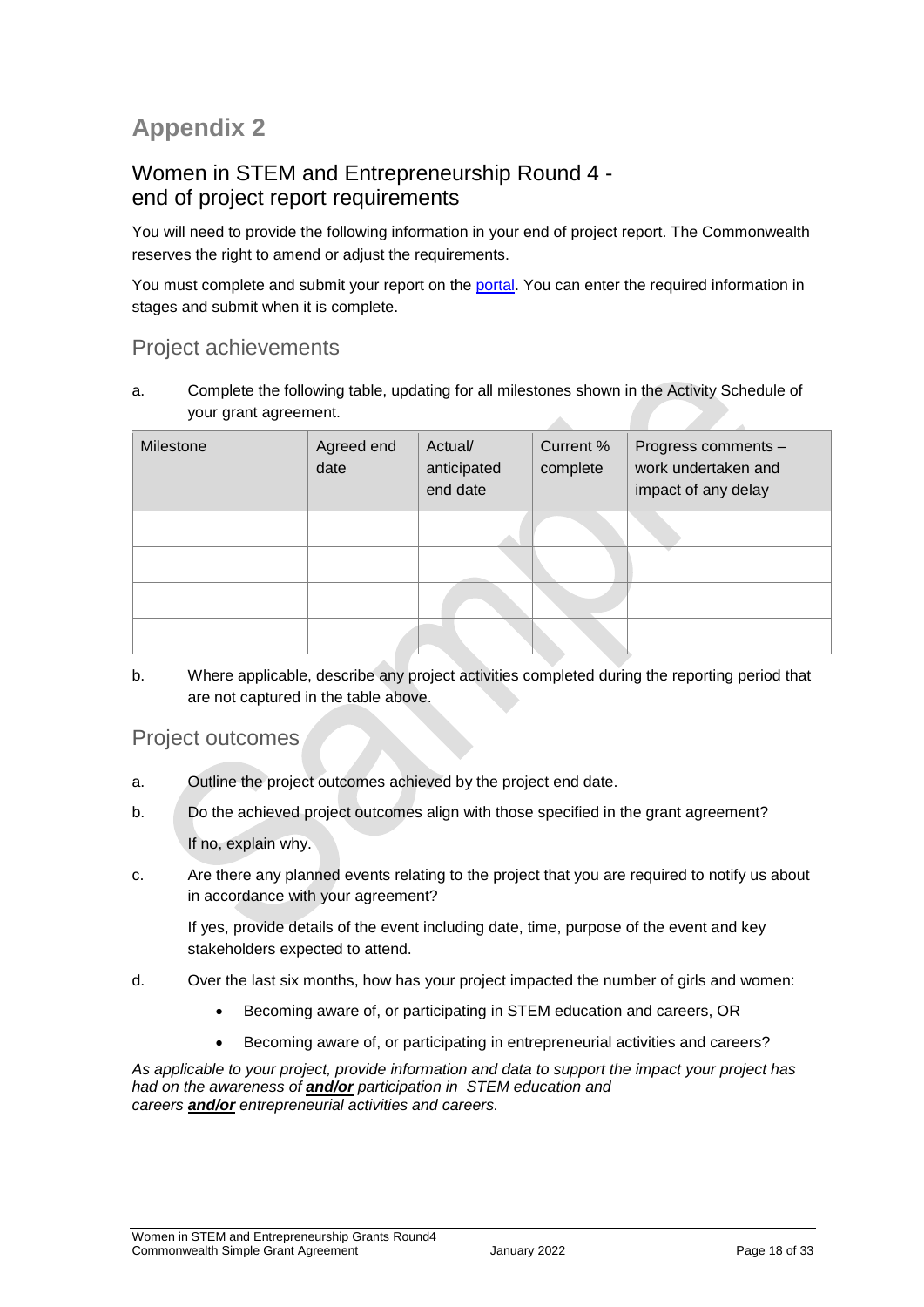- e. Through your project, how many participants have been reached within each of the following categories?
	- Primary school
	- High school
	- Tertiary students
	- **Workforce**
	- **Other**
- f. If relevant, how has your organisation increased strategies for improving gender equity in STEM-based organisations? This could include breaking down barriers or encouraging systemic and cultural change.
- g. If relevant, please provide specific details such as:
	- number of hours of workshops/seminars delivered,
	- types of skills taught,
	- number and types of participants involved
	- and any other details that might be relevant.
- h. If relevant, how has your organisation increased number of women role models in the STEM and entrepreneurial sectors?

### Project benefits

- a. What benefits has the project achieved?
- b. What ongoing impact will the project have?
- c. Describe any other impacts (either positive or negative) of this grant.
- d. Is there any other information you wish to provide about your project?

If yes, provide details.

### Project evaluation

a. You will be required to attach your evaluation update later in this form. This may be done using the Australian Government Women in STEM Ambassador's National Evaluation Guide[1] framework, or another framework of your choosing. Please note, this may include duplication of information described above which may be copied across.

Link to *[National Evaluation Guide](https://womeninstem.org.au/research-projects/national-evaluation-guide/)*

1

### Total eligible project expenditure

a. Indicate the total eligible project expenditure incurred. Eligible expenditure is divided into the same categories as the budget in your application.

<sup>[1]</sup> https://womeninstem.org.au/research-projects/national-evaluation-guide/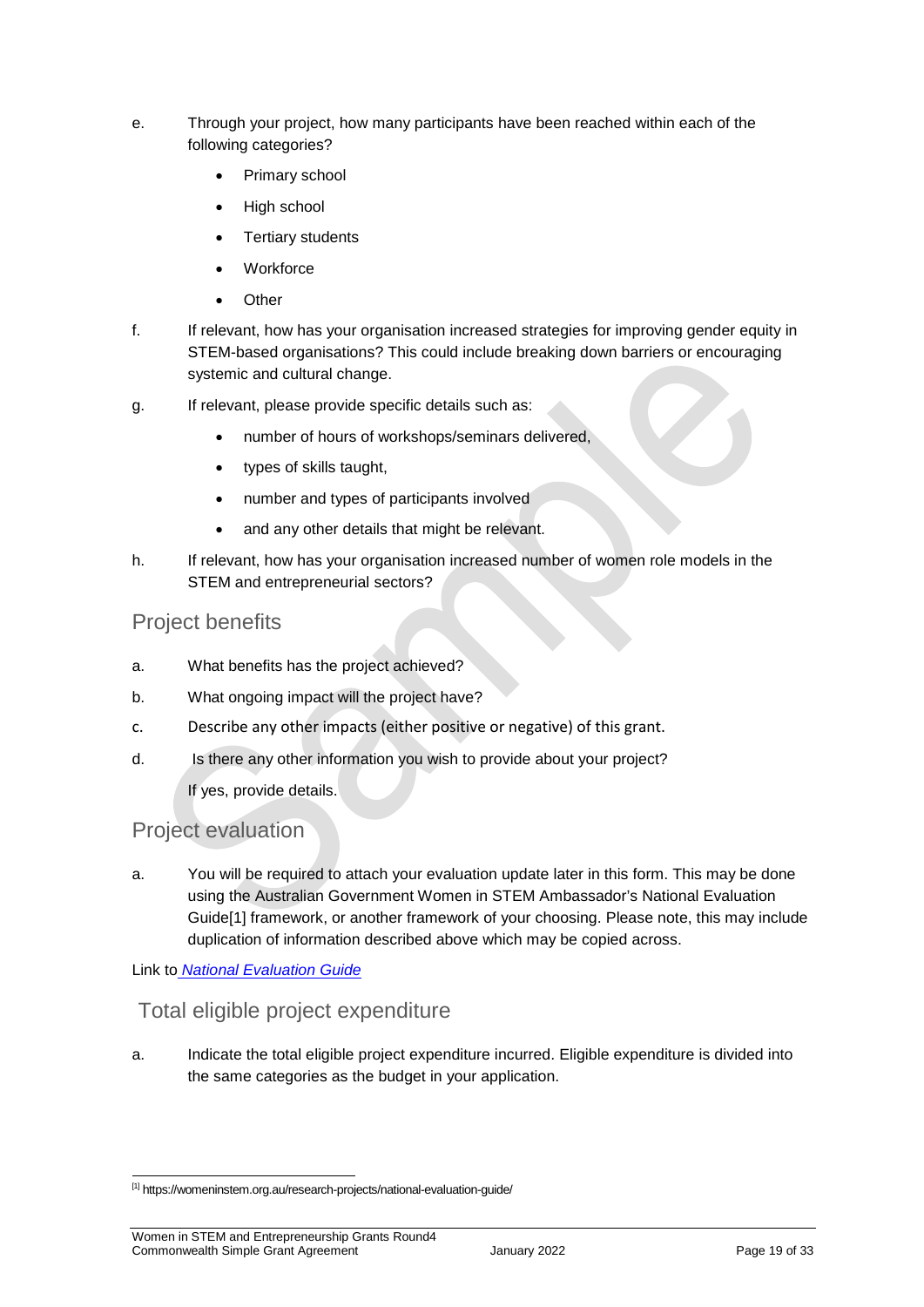If you are registered for GST, enter the GST exclusive amount. If you are not registered for GST, enter the GST inclusive amount. We may ask you to provide evidence of costs incurred.

Refer to the grant opportunity guidelines or contact us if you have any questions about eligible expenditure.

- b. Provide any comments you may have to clarify any figures.
- c. Was the expenditure incurred in accordance with the activity budget in the grant agreement?

If no, explain the reason for a project underspend or overspend, or any other significant changes to the budget.

### Project funding

a. Provide details of all contributions to your project other than the grant. This includes your own contributions as well as any contributions from project partners or others.

### Updated business indicators

a. Provide the following financial data for your organisation for your latest complete financial year.

These fields are mandatory and entering \$0 is acceptable if applicable.

- **Financial year completed**
- **Sales revenue (turnover)**
- **Export revenue**
- R&D expenditure
- **Taxable income**
- Number of employees including working proprietors and salaried directors (headcount)
- Number of independent contractors (headcount)

### Bank account details

a. Have your bank account details changed since your last payment or since you last provided them?

If yes, we will provide you with a form to complete your new bank account details. If you are not due any further payments, select not applicable.

### **Attachments**

- a. Attach any agreed evidence required with this report to demonstrate progress or successful completion of your project, including your final evaluation report.
- b. Attach copies of any published reports and promotional material, relating to the project.

### **Declaration**

You must ensure an authorised person completes the report and can declare the following: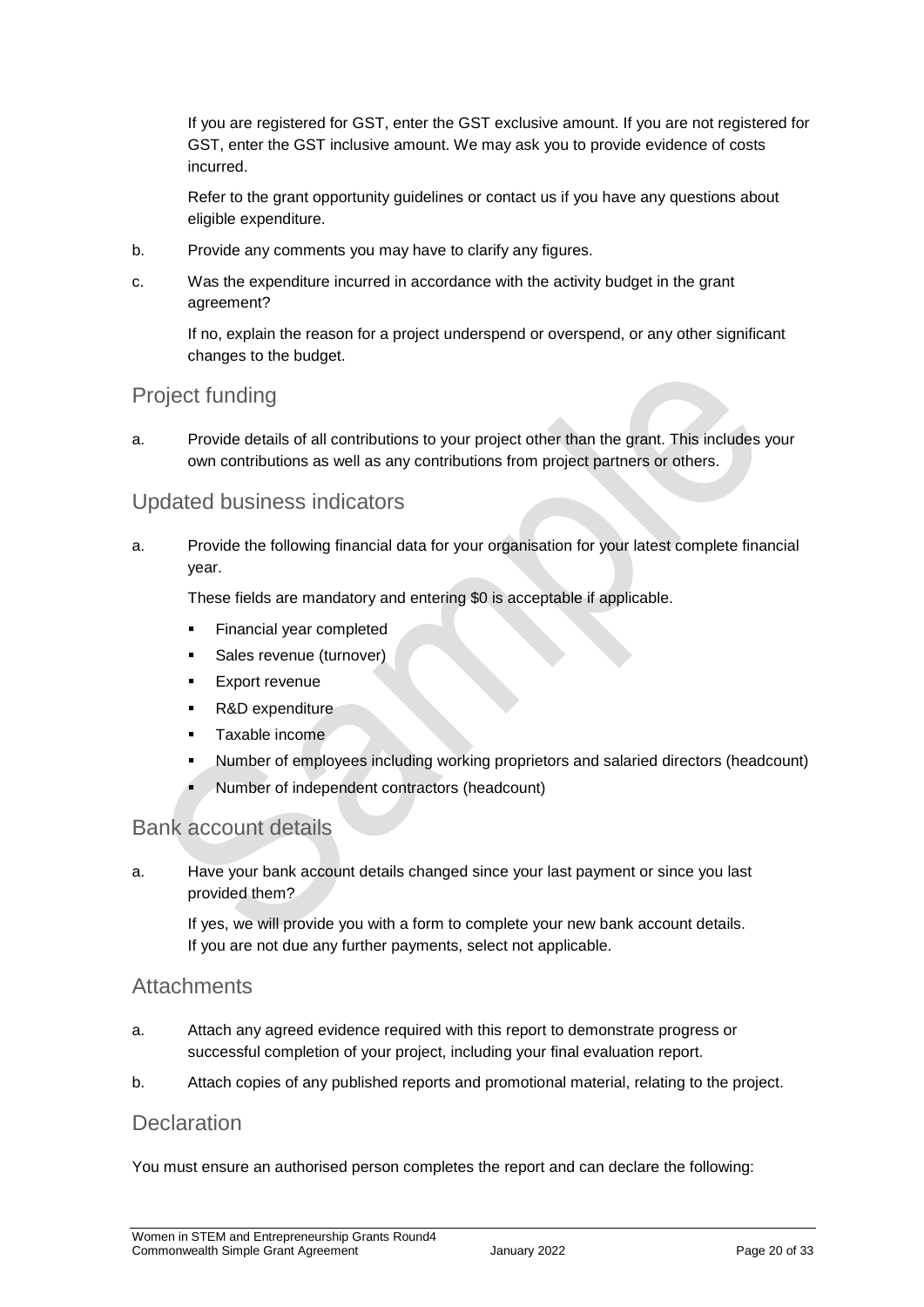- The information in this report is accurate, complete and not misleading and that I understand the giving of false or misleading information is a serious offence under the *Criminal Code 1995* (Cth).
- **The grant was spent in accordance with the grant agreement.**
- I am aware of the grantee's obligations under their grant agreement, including survival clauses.
- I am aware that the grant agreement empowers the Commonwealth to terminate the grant agreement and to request repayment of funds paid to the grantee where the grantee is in breach of the grant agreement.

Women in STEM and Entrepreneurship Grants Round4 Commonwealth Simple Grant Agreement **Commonwealth** Simple Grant Agreement January 2022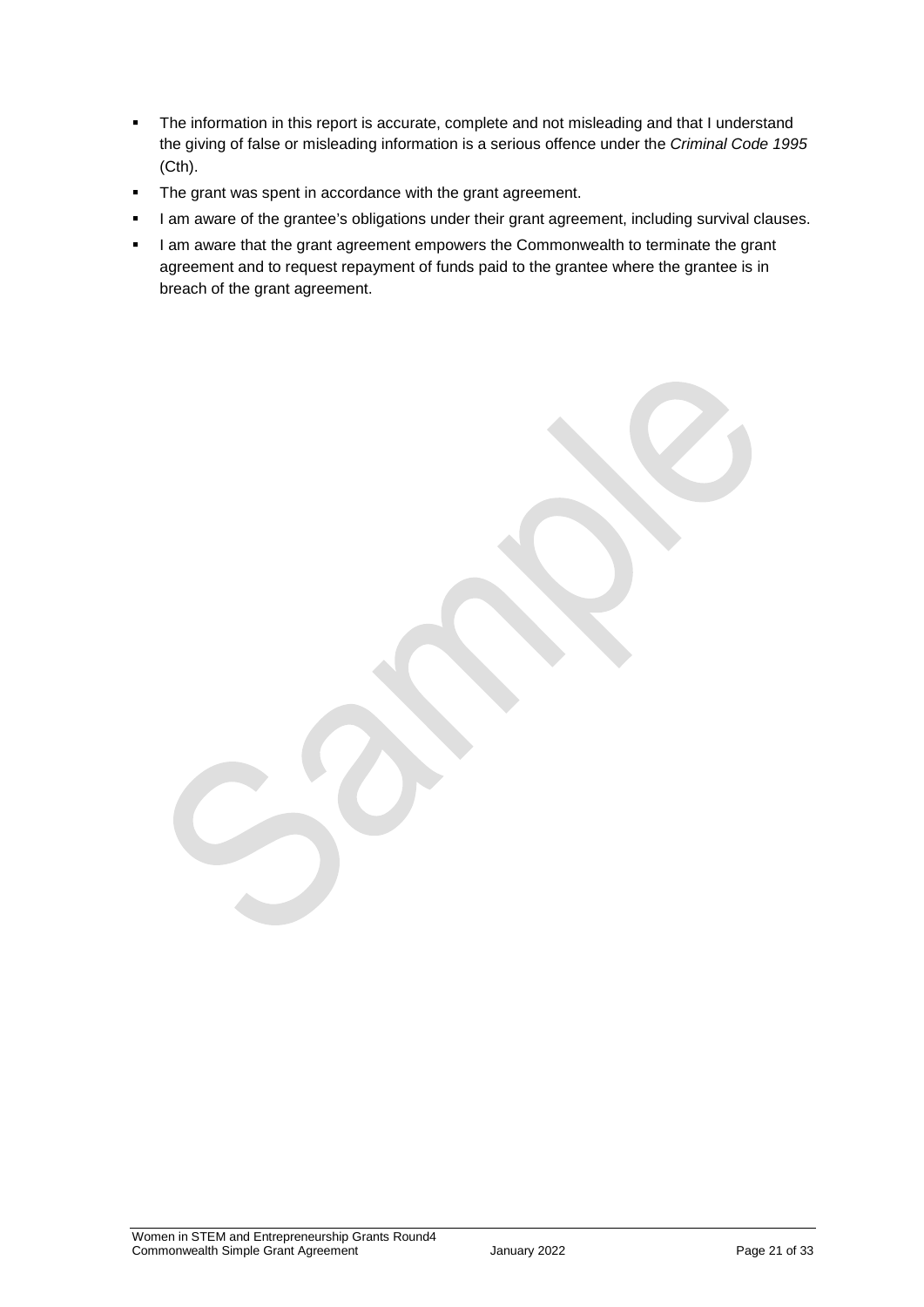## **Appendix 3**

### Women in STEM and Entrepreneurship Round 4 - Compliance with working with children obligations

Where applicable, you will need to answer the following questions in your annual statement of compliance. The Commonwealth reserves the right to amend or adjust the requirements.

You must submit your annual statement of compliance as you would a report on the [portal.](https://portal.business.gov.au/)

### Statement of compliance

- 1 Is the organisation, and persons working with children on behalf of the organisation in relation to the Activity, compliant with Commonwealth, state or territory legislation?
- 2 Has the organisation completed a risk assessment in relation to the Activity and all persons who may engage with children in association with the Activity?
- 3 Has the organisation put in place an appropriate strategy to manage risks identified through the risk assessment?
- 4 Has the organisation delivered training and established a compliance regime to ensure that all persons who may engage with children are aware of, and comply with:
	- **the National Principles for Child Safe Organisations**
	- the risk management strategy in item 3 above
	- relevant legislation relating to requirements for working with children, including working with children checks
	- relevant legislation relating to requirements for working with vulnerable people, including working with vulnerable people checks; and
	- relevant legislation relating to mandatory reporting of suspected child abuse or neglect however described?

### **Declaration**

You must ensure an authorised person completes the report and can declare the following:

- The information in this report is accurate, complete and not misleading and that I understand the giving of false or misleading information is a serious offence under the *Criminal Code 1995* (Cth).
- I am aware of the grantee's obligations under their grant agreement.
- I am aware that the grant agreement empowers the Commonwealth to terminate the grant agreement and to request repayment of funds paid to the grantee where the grantee is in breach of the grant agreement.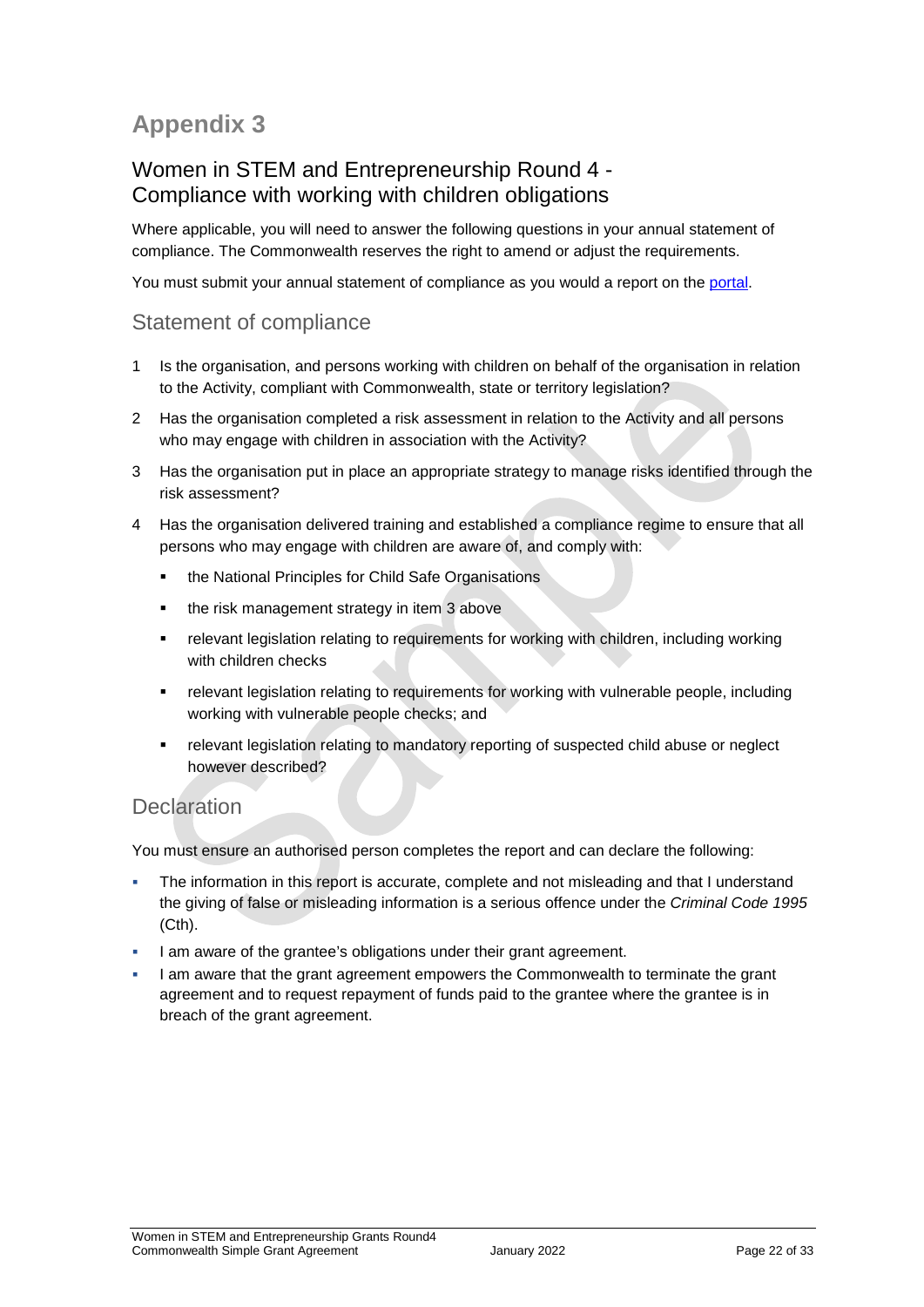## **Appendix 4**

### Independent audit report

### **Background**

These templates assist Grantees (and their auditors) to understand the audit requirements under a Commonwealth grant agreement administered by the Department of Industry, Science, Energy and Resources. For further information contact us on 13 28 46 or at business.gov.au.

When an independent audit report is required under our grant agreements the Grantee must provide us with:

- a statement of grant income and expenditure against the expenditure categories under the grant agreement (attachment A)
- an independent audit report on the statement of grant income and expenditure (attachment B)
- certification of certain matters by the auditor (attachment C).

You can find additional information on the grant opportunity relevant to your grant at [business.gov.au](https://www.business.gov.au/) or by calling us on 13 28 46.

### Eligible expenditure

Advice on eligible expenditure for projects under the grant opportunity can be found in grant opportunity guidelines. These guidelines are revised from time to time and therefore more than one version of the document may exist. The relevant guidelines are those that were effective at the time the Grantee's application was accepted.

It is essential that Grantees and their auditors understand the eligible expenditure requirements because these determine whether, and the extent to which, certain costs are reportable and claimable.

The amount of grant funding we approve is based on the Grantee's estimated eligible expenditure, as provided in their application. However, the grant funding any Grantee is ultimately entitled to receive is determined against actual eligible expenditure incurred and paid for on the project. The grant amount specified in the grant agreement is the **maximum** amount the Grantee may be paid.

The expenditure reported in the 'statement of grant income and expenditure' at attachment A must represent actual 'eligible expenditure' paid on the project during that period.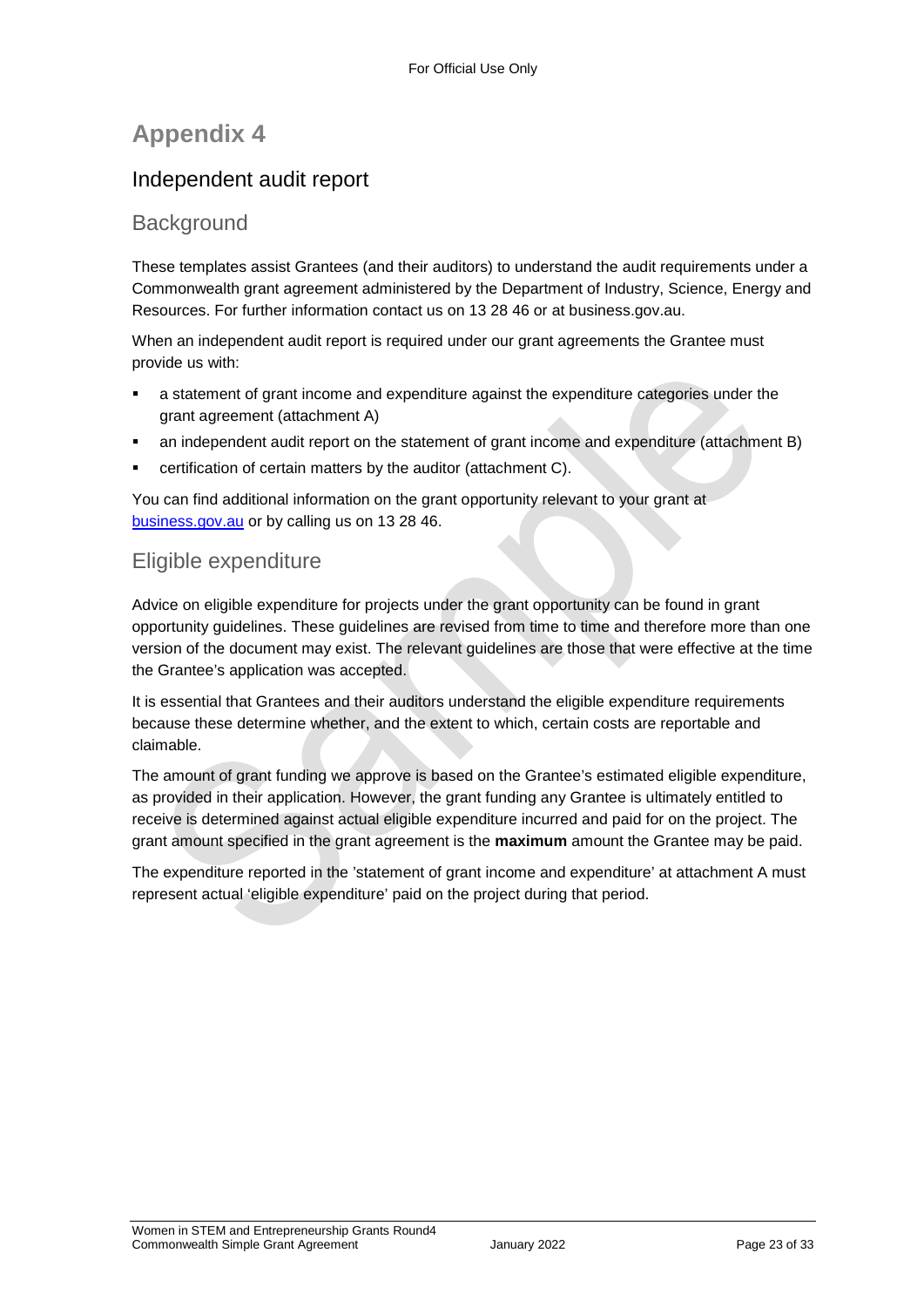| Grant opportunity<br>name      | [grant opportunity name]                                  |
|--------------------------------|-----------------------------------------------------------|
| Project number                 | [project number]                                          |
| Grantee                        | [organisation]                                            |
| Project title                  | [project title]                                           |
| Reporting period start<br>date | [project start date or other reporting period start date] |
| Reporting period end<br>date   | [project end date or other reporting period end date]     |

## Attachment A – Statement of grant income and expenditure

This statement of grant income and expenditure must be prepared by the Grantee and contain the following:

- Statement of funds, Grantee contributions and other financial assistance\*
- Statement of eligible expenditure\*
- Notes to the statement of eligible expenditure, explaining the basis of compilation
- Certification by directors of the Grantee

\*We will compare this information to that detailed in the grant agreement.

1. Statement of funds, Grantee contributions and other financial assistance

Complete the following table for all cash [and in-kind] contributions for your project for the period in question, including

- the grant
- other government funding
- your own contributions
- partner or other third party contributions
- any additional private sector funding.

Insert rows as required.

| Contributor         | Cash amount (GST<br>excl) | [Estimated in-kind<br>amount (GST excl)] | Total (GST excl)  |
|---------------------|---------------------------|------------------------------------------|-------------------|
| Grant               | \$[enter amount]          | \$[enter amount]                         | \$[enter amount]  |
| Grantee             | \$[enter amount]          | \$[enter amount]                         | \$[enter amount]  |
| [enter contributor] | \$[enter amount]          | \$[enter amount]                         | \$[enter amount]  |
| [enter contributor] | \$[enter amount]          | \$[enter amount]                         | \$ [enter amount] |
| Total               | \$[enter amount]          | \$[enter amount]                         | \$[enter amount]  |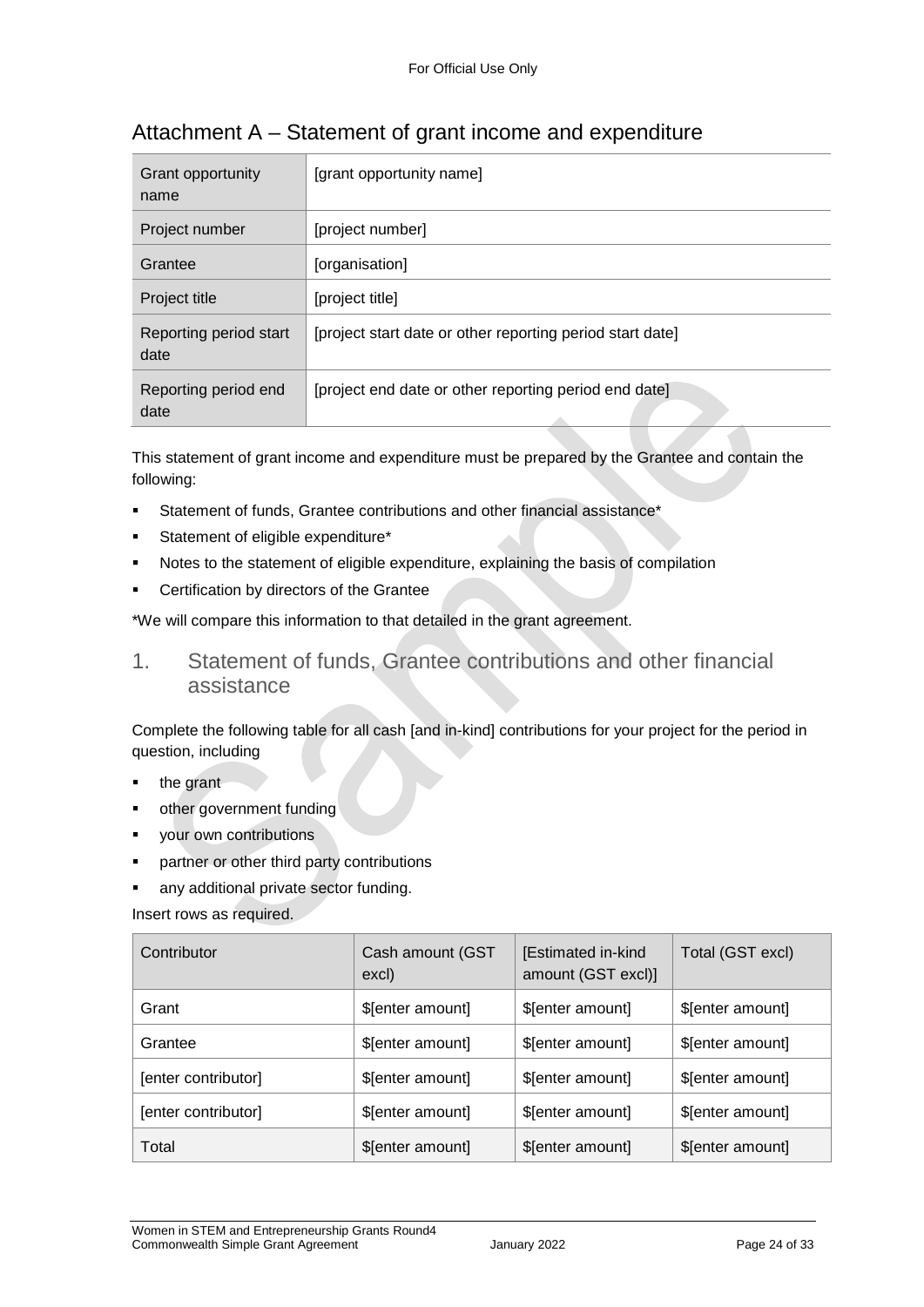### 2. Statement of eligible expenditure

You must provide detail of the eligible expenditure that has been incurred and paid for during the reporting period in the 'Statement of eligible expenditure' spreadsheet.

Comment on any variance between the expenditure items and amounts detailed in the grant agreement and the actual items and amounts detailed in the attached statement of eligible expenditure.

[enter details]

### 3. Note to the statement of eligible expenditure

#### **3.1 Eligible expenditure**

The eligible expenditure as reported in the statement of eligible expenditure is in accordance with the grant opportunity guidelines.

#### **3.2 Basis of compilation**

This statement of eligible expenditure has been prepared to meet the requirements of the grant agreement between [enter Grantee name] and the Commonwealth represented by the Department of Industry, Science, Energy and Resources. Significant accounting policies applied in the compilation of the statement of grant income and expenditure include the following:

[enter details]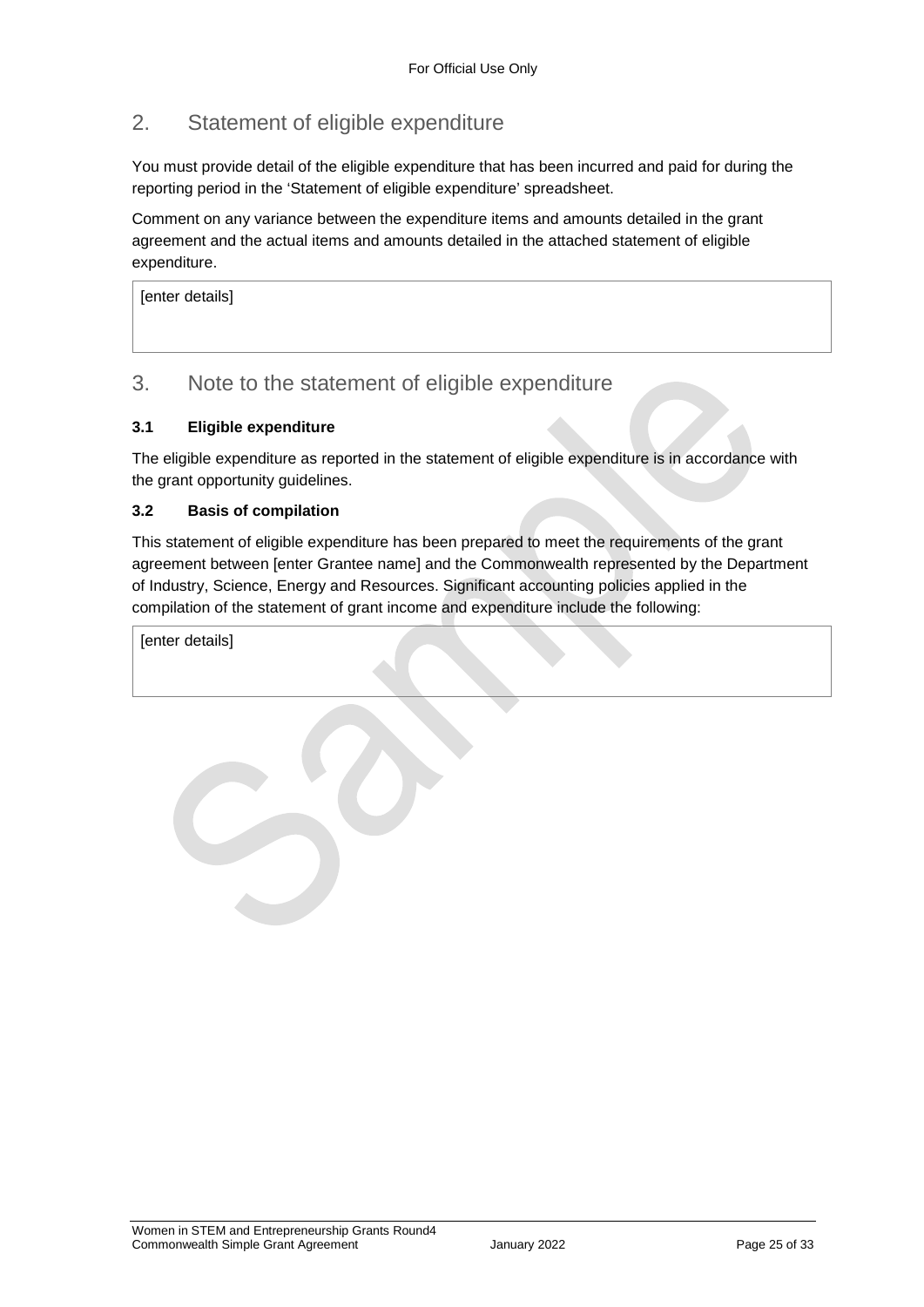### 4. Certification by directors [if not director, replace with appropriate **equivalentl**

#### [Grantee name]

[Project number]

For the period [dd/ mm/yyyy] to [dd/ mm/yyyy]

We confirm that, to the best of our knowledge and believe, having made such enquiries as we considered necessary for the purpose of appropriately informing ourselves:

#### **Statement of grant income and expenditure**

- a. We have fulfilled our responsibilities for the preparation of the statement of grant income and expenditure in accordance with the cash basis of accounting and the terms of the grant agreement with the Commonwealth, represented by the Department of Industry, Science, Energy and Resources dated [enter date]; in particular, the statement of grant income and expenditure presents fairly in accordance therewith.
- b. All events subsequent to the date of the statement of grant income and expenditure which require adjustment or disclosure so as to present fairly the statement of grant income and expenditure, have been adjusted or disclosed.
- c. [Where applicable] The effects of uncorrected misstatements are immaterial, both individually and in the aggregate, to the statement of grant income and expenditure as a whole. A list of the uncorrected misstatements is attached to this representation letter.
- d. That all Grantee contributions and other financial assistance were spent for the purpose of the project and in accordance with the grant agreement and that the Grantee has complied with the grant agreement and relevant accounting policies.
- e. That salaries and allowances paid to persons involved in the project are in accordance with any applicable award or agreement in force under any relevant law on industrial or workplace relations.

| Signature       |              |
|-----------------|--------------|
| Name            | [enter name] |
| <b>Director</b> |              |
| Date            | [dd/mm/yyyy] |
|                 |              |
|                 |              |
|                 |              |
| Name            | [enter name] |
| <b>Director</b> |              |
| Date            | [dd/mm/yyyy] |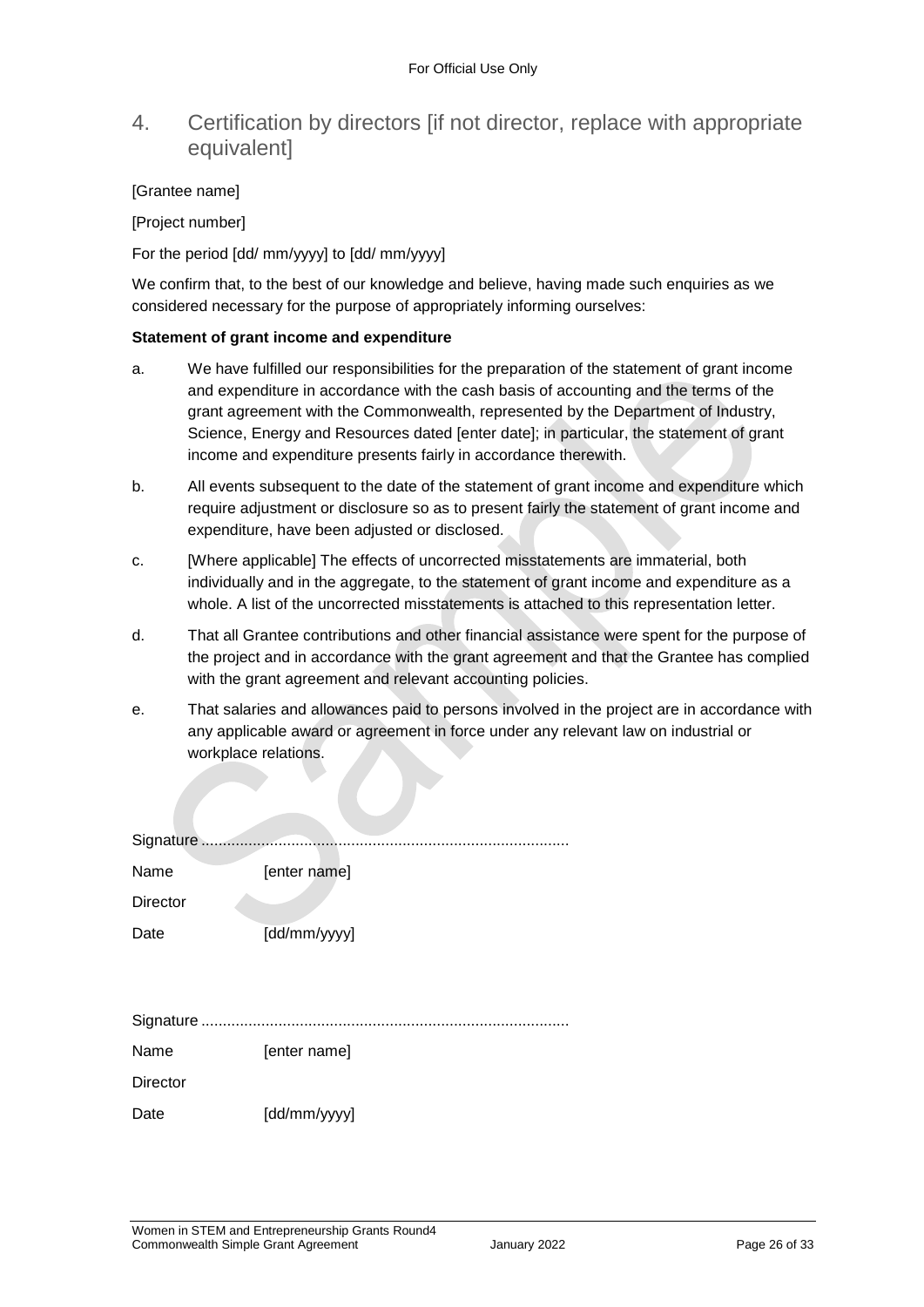## 5. For Auditor use only

I certify that this statement of grant income and expenditure is the one used to prepare my independent audit report dated [enter date] for the Department of Industry, Science, Energy and Resources.

Signature ...................................................................................... Name [enter name]

| Position           | [enter position]      |
|--------------------|-----------------------|
| Auditor's employer | [enter employer name] |
| Date               | [dd/mm/yyyy]          |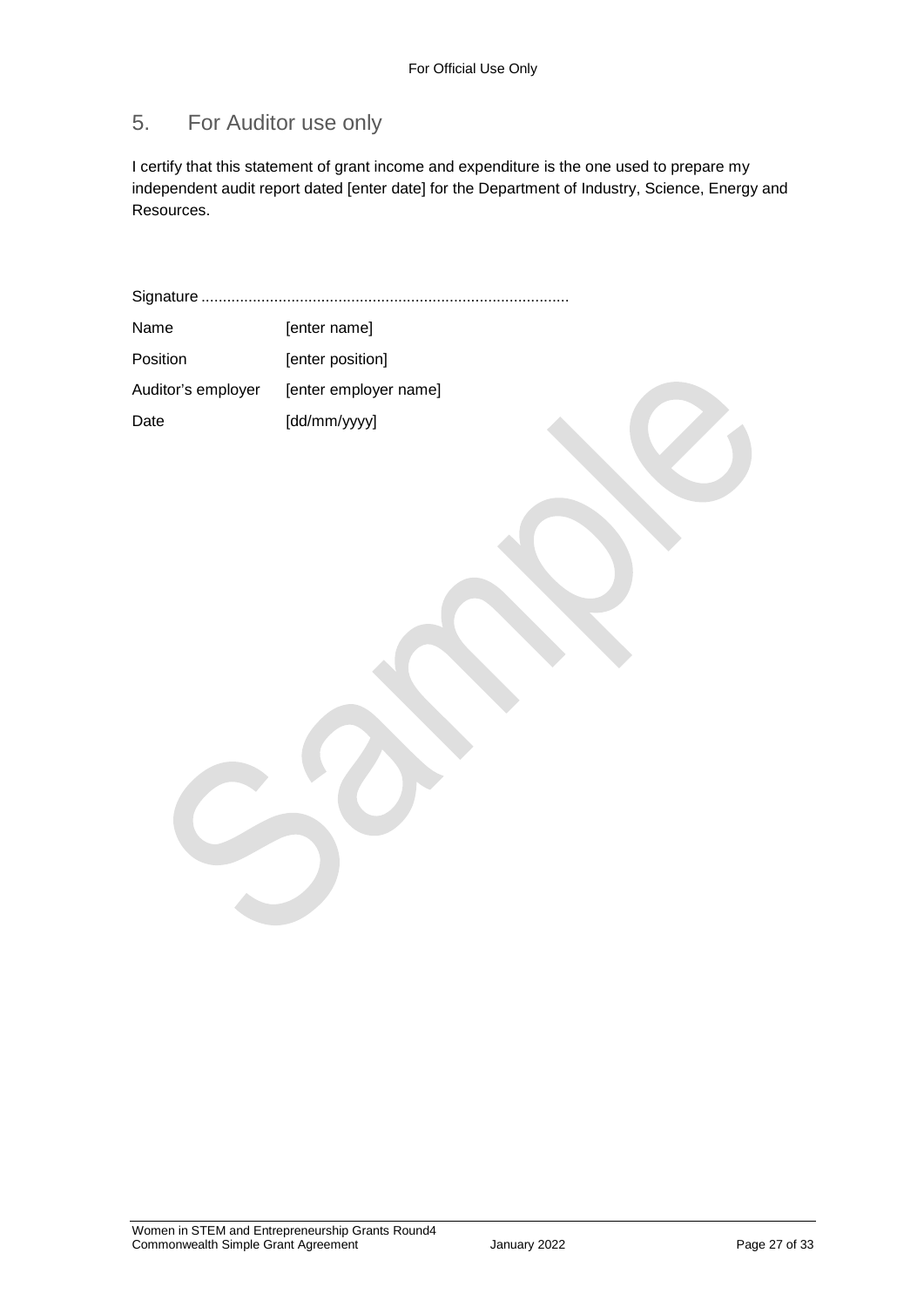### Attachment B - Independent audit report

### Background for auditors

The purpose of the independent audit report is to provide us with an auditor's opinion on the Grantee's statement of grant income and expenditure. The statement of grant income and expenditure is prepared by the Grantee to correspond with the expenditure reported to the department by the Grantee for the same period, in the process of claiming grant payments.

The independent audit report must be prepared by a person who is an approved auditor.

An approved auditor is a person who is:

- a. registered as a company auditor under the *Corporations Act 2001* or an appropriately qualified member of Chartered Accountants Australia and New Zealand, or of CPA Australia or the Institute of Public Accountants; and
- b. not a principal, member, shareholder, officer, agent, subcontractor or employee of the Grantee or of a related body corporate or a Connected Entity.

The audit should be undertaken and reported in accordance with Australian Auditing Standards.

The independent audit report must follow the required format and include any qualification regarding the matters on which the auditor provides an opinion. We may follow up any qualifications with the Grantee or auditor. The independent audit report must be submitted on the auditor's letterhead.

Auditors must comply with the professional requirements of Chartered Accountants Australia and New Zealand, CPA Australia and the Institute of Public Accountants in the conduct of their audit.

If the auditor forms an opinion that the statement of grant income and expenditure does not give a true and fair view of the eligible expenditure for the period, the independent audit report should be qualified and the error quantified in the qualification section of the independent audit report.

The required independent audit report format follows.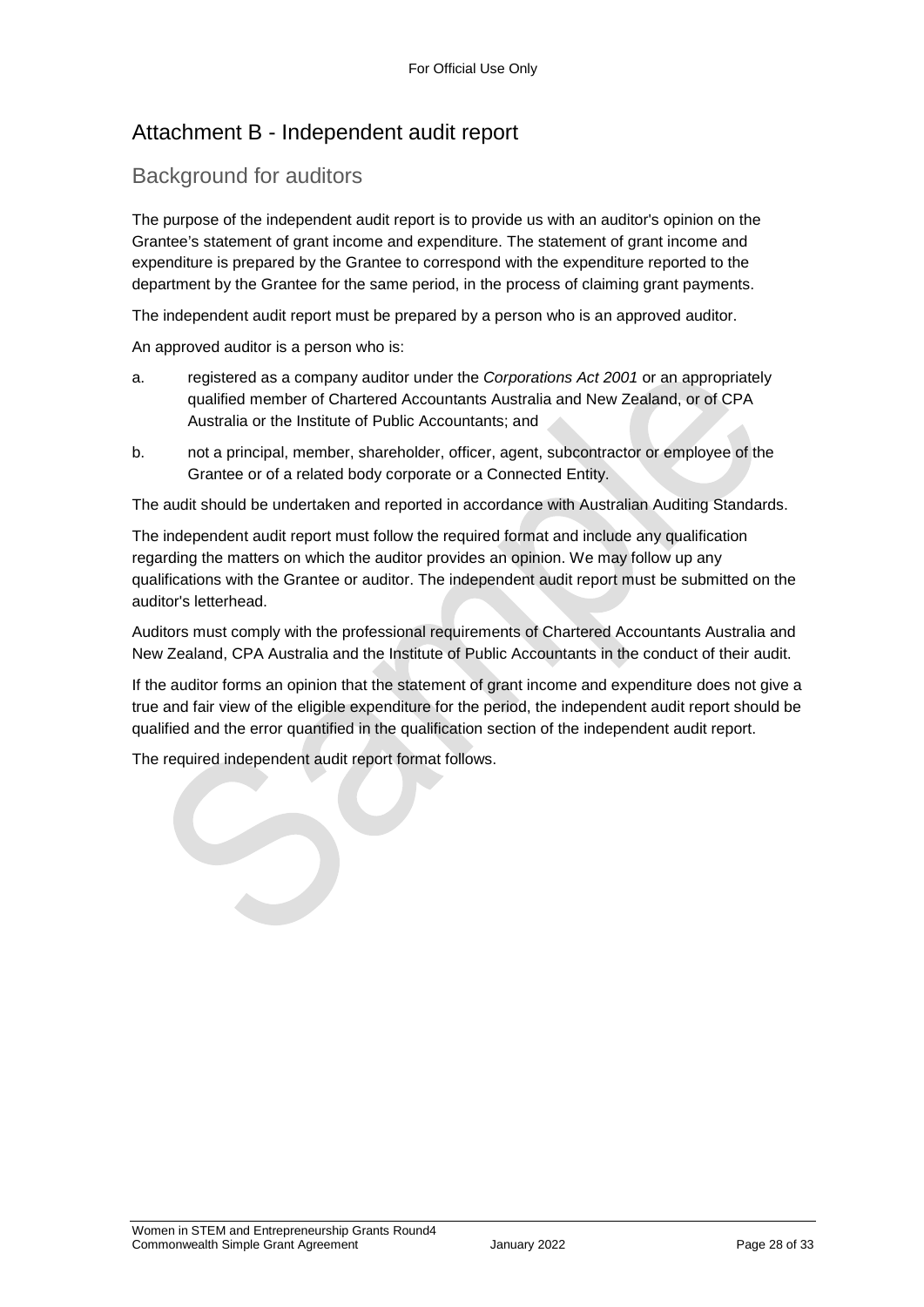### Auditor's report

Independent audit report in relation to [Grantee name]'s statement of grant income and expenditure to the Commonwealth, represented by the Department of Industry, Science, Energy and Resources (the department).

We have audited:

- a. the accompanying statement of grant income and expenditure of [Grantee name] for the period [dd/mm/yyyy] to [dd/mm/yyyy], a summary of significant accounting policies and other explanatory information, and management's attestation statement thereon (together "the financial statement"). The financial statement has been prepared by management using the cash basis of accounting described in note 3.2 to the financial statement; and
- b. [Grantee name]'s compliance with the terms of the grant agreement between [Grantee name] and the Commonwealth dated [date of agreement] for the period [dd/mm/yyyy] to [dd/mm/yyyy] (the grant agreement).

We have:

- a. reviewed [Grantee name]'s statement of labour costs in support of its claim of eligible expenditure[; and
- b. performed limited assurance procedures on [Grantee name]'s statement of employee numbers under the grant agreement].

#### *Management's responsibility*

Management is responsible for:

- a. the preparation and fair presentation of the financial statement in accordance with the basis of accounting described in note 3.2, this includes determining that the cash basis of accounting is an acceptable basis for the preparation of the financial statement in accordance with the grant agreement;
- b. compliance with the terms of the grant agreement;
- c. the preparation of the statement of employee numbers and labour costs in support of eligible expenditure; and
- d. such internal control as management determines is necessary to:
	- i enable the preparation of the financial statement and the statement of [employee numbers and ]labour costs that are free from material misstatement, whether due to fraud or error; and
	- ii enable compliance with the terms of the grant agreement.

#### *Auditor's responsibility*

Our responsibilities are:

- a. To express an opinion, based on our audit, on:
	- i the financial statement; and
	- ii [Grantee name]'s compliance, in all material respects, with the terms of the grant agreement; and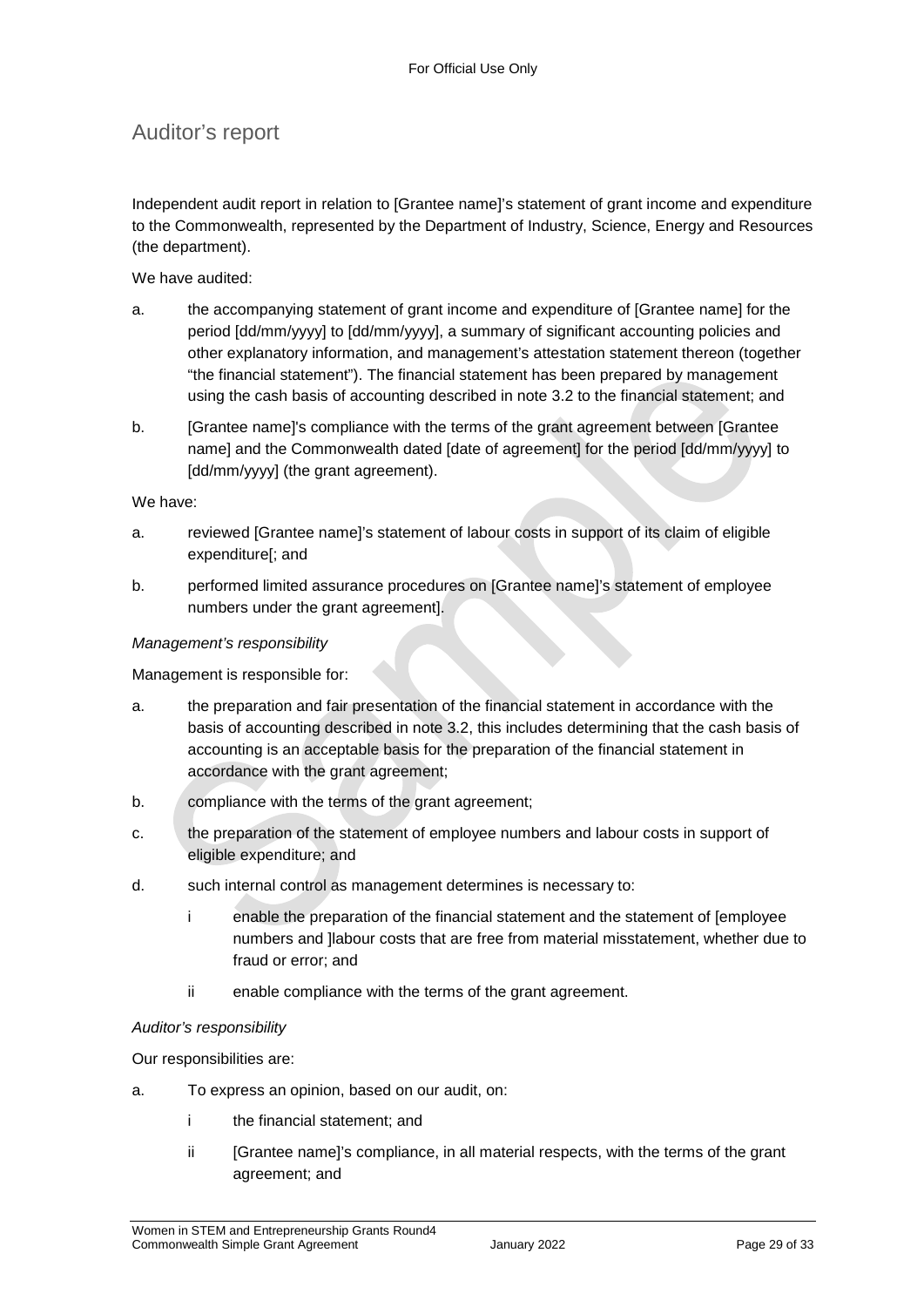#### b. To conclude based on:

- i our review procedures, on the statement of labour costs; and
- ii our limited assurance procedures on the statement of employee numbers.

We conducted our audit of the financial statement in accordance with Australian Auditing Standards; our audit of compliance with the grant agreement in accordance with ASAE 3100, our review of the statement of labour costs in accordance with ASRE 2405[; and our limited assurance procedures on employee numbers in accordance with ASAE 3000]. The applicable Standards require that we comply with relevant ethical requirements and plan and perform our work to:

- a. obtain reasonable assurance about whether the financial statement is free from material misstatement and that [Grantee name] has complied, in all material respects, with the terms of the grant agreement; and
- b. obtain limited assurance as to whether anything has come to our attention that causes us to believe that the statements of employee numbers and labour costs are materially misstated.

An audit involves performing procedures to obtain audit evidence about the amounts and disclosures in the financial statement and about the Grantee's compliance with the grant agreement. The procedures selected depend on the auditor's judgement, including the assessment of the risks of material misstatement of the financial statement, whether due to fraud or error. In making those risk assessments, the auditor considers internal control relevant to the Grantee's preparation and fair presentation of the financial statement, and to the Grantee's compliance with the grant agreement, in order to design audit procedures that are appropriate in the circumstances, but not for the purpose of expressing an opinion on the effectiveness of the Grantee's internal control. An audit also includes evaluating the appropriateness of accounting policies used by management, as well as evaluating the overall presentation of the financial statement.

A review consists of making enquiries and applying analytical and other review procedures. A review is substantially less in scope than an audit conducted in accordance with Auditing Standards and consequently does not enable us to obtain assurance that we would become aware of all significant matters that might be identified in an audit. Accordingly, we do not express an audit opinion on the statement of labour costs.

A limited assurance engagement undertaken in respect of the statement of employee numbers, in accordance with ASAE 3000 involves [level of detail about procedures to be determined by the auditor]. The procedures performed in a limited assurance engagement vary in nature and timing from, and are less in extent than for, a reasonable assurance engagement; and consequently, the level of assurance obtained in a limited assurance engagement is substantially lower than the assurance that would have been obtained had a reasonable assurance engagement been performed.

We believe that the evidence we have obtained is sufficient and appropriate to provide a basis for our audit opinion, review and limited assurance conclusions.

#### *Opinion*

In our opinion:

a. the financial statement presents fairly, in all material respects, the grant income and expenditure of [Grantee name] for the period [dd/mm/yyyy] to [dd/mm/yyyy] in accordance with the cash basis of accounting described in note 3.2 and the terms of the grant agreement, dated [date of agreement], with the Commonwealth; and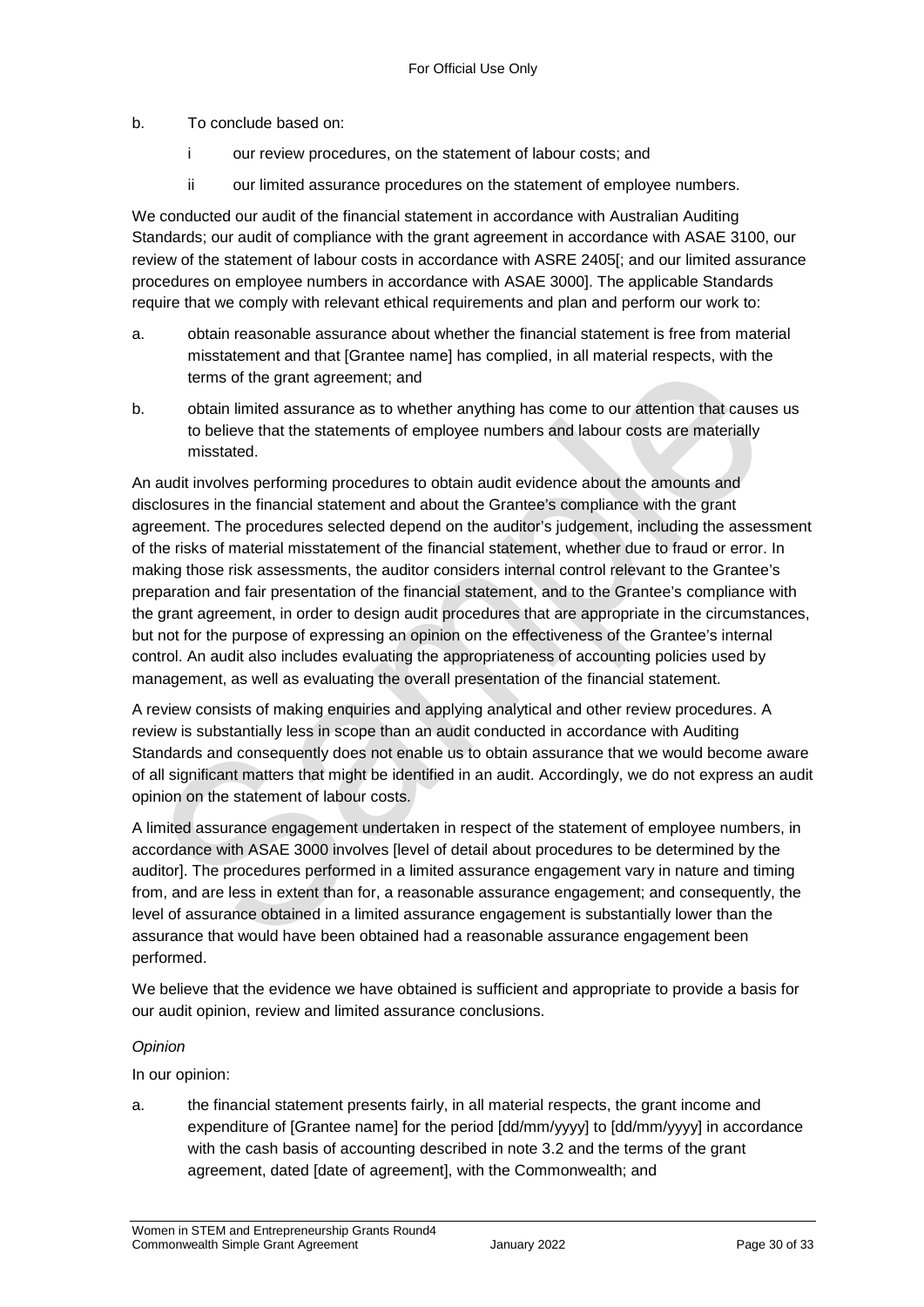b. [Grantee name] has complied, in all material respects, with the requirements of the grant agreement between the organisation and the Commonwealth dated [date of agreement], for the period [dd/mm/yyyy] to [dd/mm/yyyy].

#### *Basis of Accounting and Restriction on Distribution*

Without modifying our opinion, we draw attention to note 3.2 to the financial statement, which describes the basis of accounting. The financial statement is prepared to provide information to the department in accordance with the grant agreement, dated [date of agreement]. As a result, the financial statement may not be suitable for another purpose.

#### *Use of Report*

This report has been prepared for [Grantee name] and the department in accordance with the requirements of the grant agreement between [Grantee name] and the Commonwealth, dated [date of agreement]. We disclaim any assumption of responsibility for any reliance on this report to any persons or users other than [Grantee name] and the department, or for any purpose other than that for which it was prepared.

#### *Conclusions*

Based on:

- a. Our review, which is not an audit, nothing has come to our attention that causes us to believe that the statement of labour costs in the period [dd/mm/yyyy] to [dd/mm/yyyy] is not, in all material respects, fairly presented in accordance with the grant agreement dated [date of agreement] with the Commonwealth[; and
- b. The procedures we have performed and the evidence we have obtained, nothing has come to our attention that causes us to believe that the statement of employee numbers as at [dd/mm/yyyy] is not prepared, in all material respects, in accordance with the grant agreement dated [date of agreement] with the Commonwealth].

| Auditor's signature |                       |
|---------------------|-----------------------|
| Name                | [enter name]          |
| Auditor's employer  | [enter employer name] |
| Employer's address  | [enter address]       |
| Qualifications      | [enter qualification] |
| Position            | [enter position]      |
| Date                | [dd/mm/yyyy]          |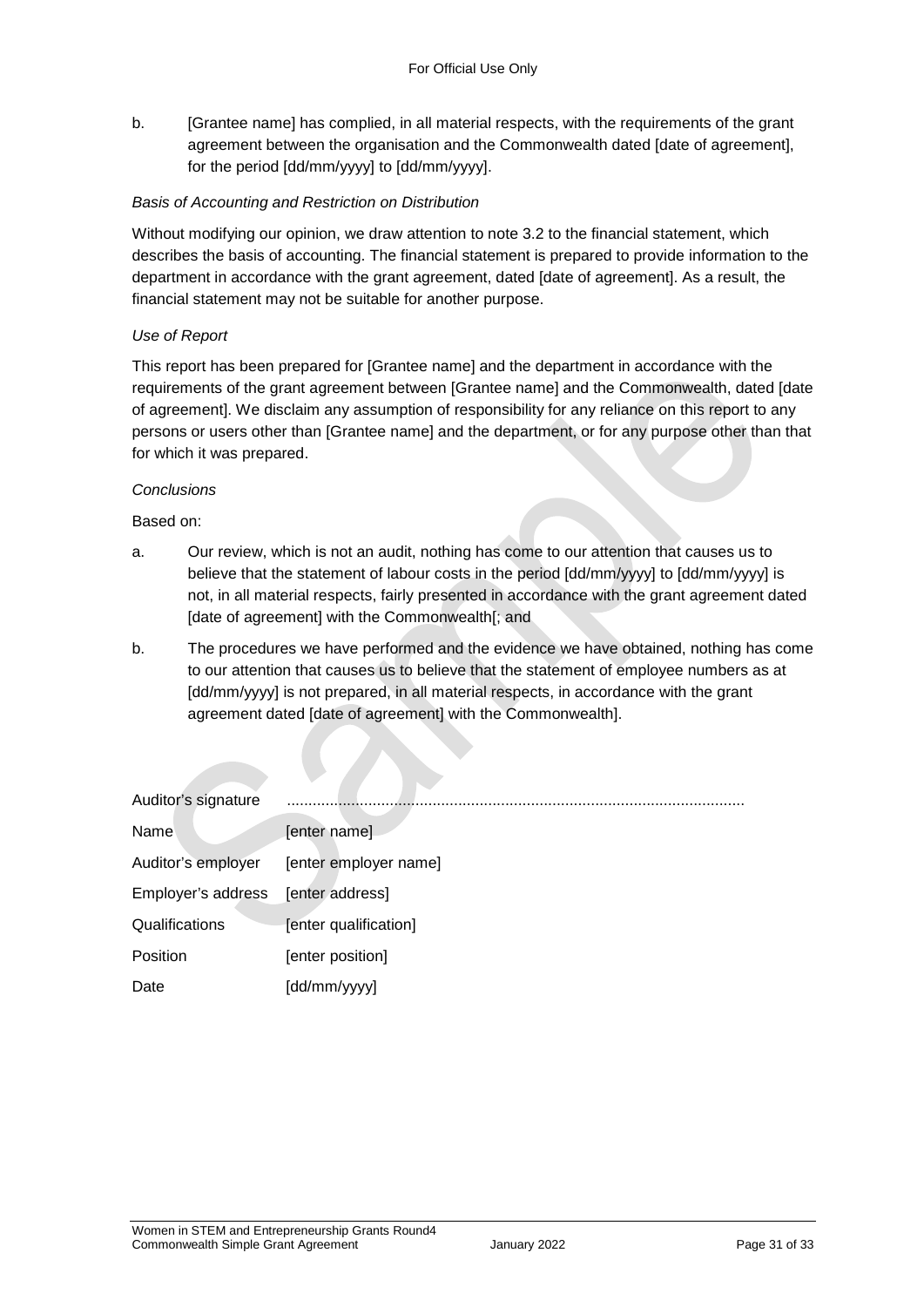## Attachment C - Certification of certain matters by the auditor

The department also requires a certification of certain matters by the auditor in addition to the independent audit report. This should be submitted with the statement of grant income and expenditure and independent audit report.

The auditor who signs this certification must also initial and date a copy of the Grantee's statement of eligible expenditure. The department will not accept an independent audit report that lacks this attachment.

The required format of certification is on the following page.